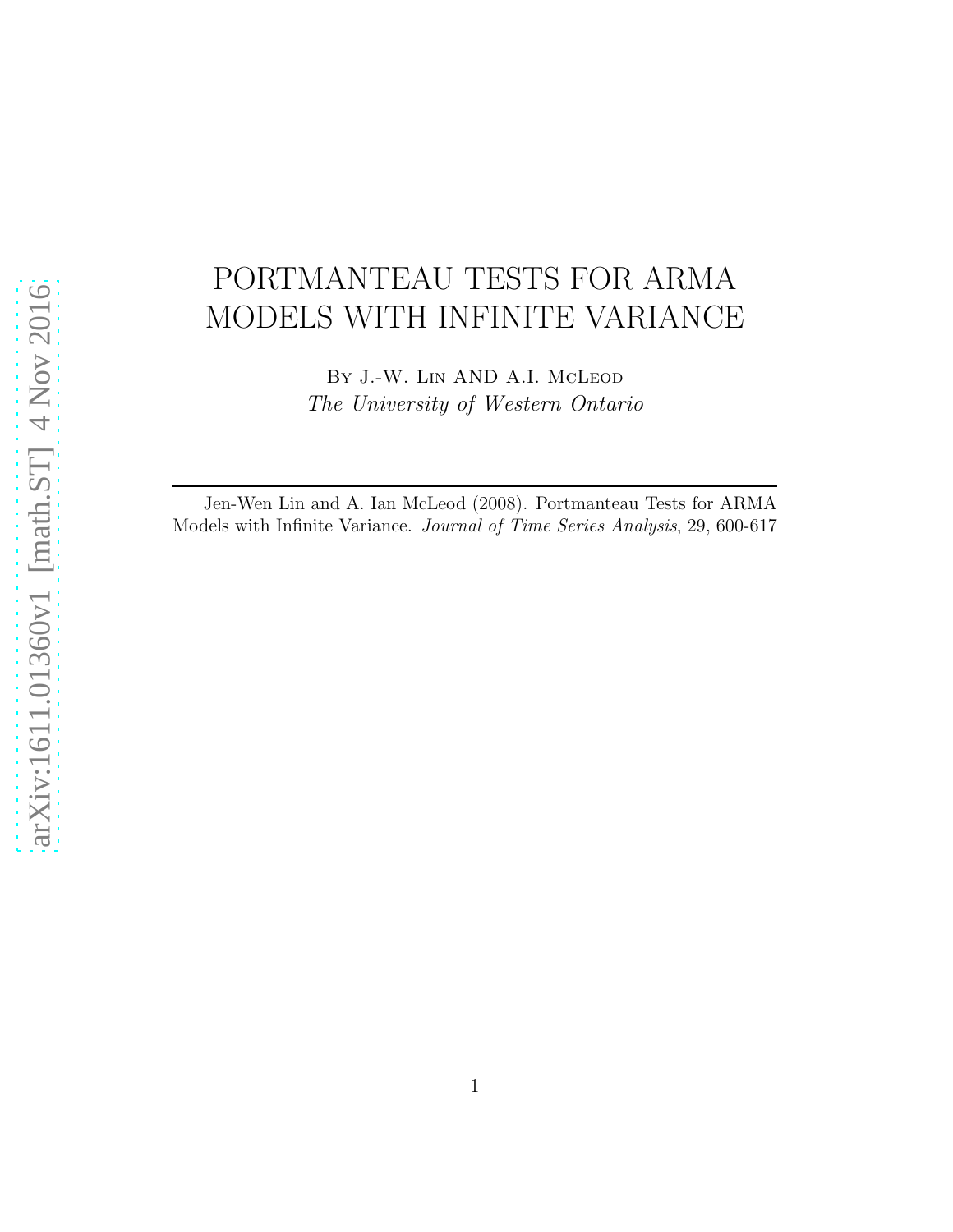#### Abstract.

Autoregressive and moving-average (ARMA) models with stable Paretian errors is one of the most studied models for time series with infinite variance. Estimation methods for these models have been studied by many researchers but the problem of diagnostic checking fitted models has not been addressed. In this paper, we develop portmanteau tests for checking randomness of a time series with infinite variance and as a diagnostic tool for checking model adequacy of fitted ARMA models. It is assumed that least-squares or an asymptotically equivalent estimation method, such as Gaussian maximum likelihood in the case of AR models, is used. And it is assumed that the distribution of the innovations is IID stable Paretian. It is seen via simulation that the proposed portmanteau tests do not converge well to the corresponding limiting distributions for practical series length so a Monte-Carlo test is suggested. Simulation experiments show that the proposed test procedure works effectively. Two illustrative applications to actual data are provided to demonstrate that an incorrect conclusion may result if the usual portmanteau test based on the finite variance assumption is used.

Keywords. ARMA models, Infinite variance, Least squares method, Portmanteau test, Residual autocorrelation function, Stable Paretian distribution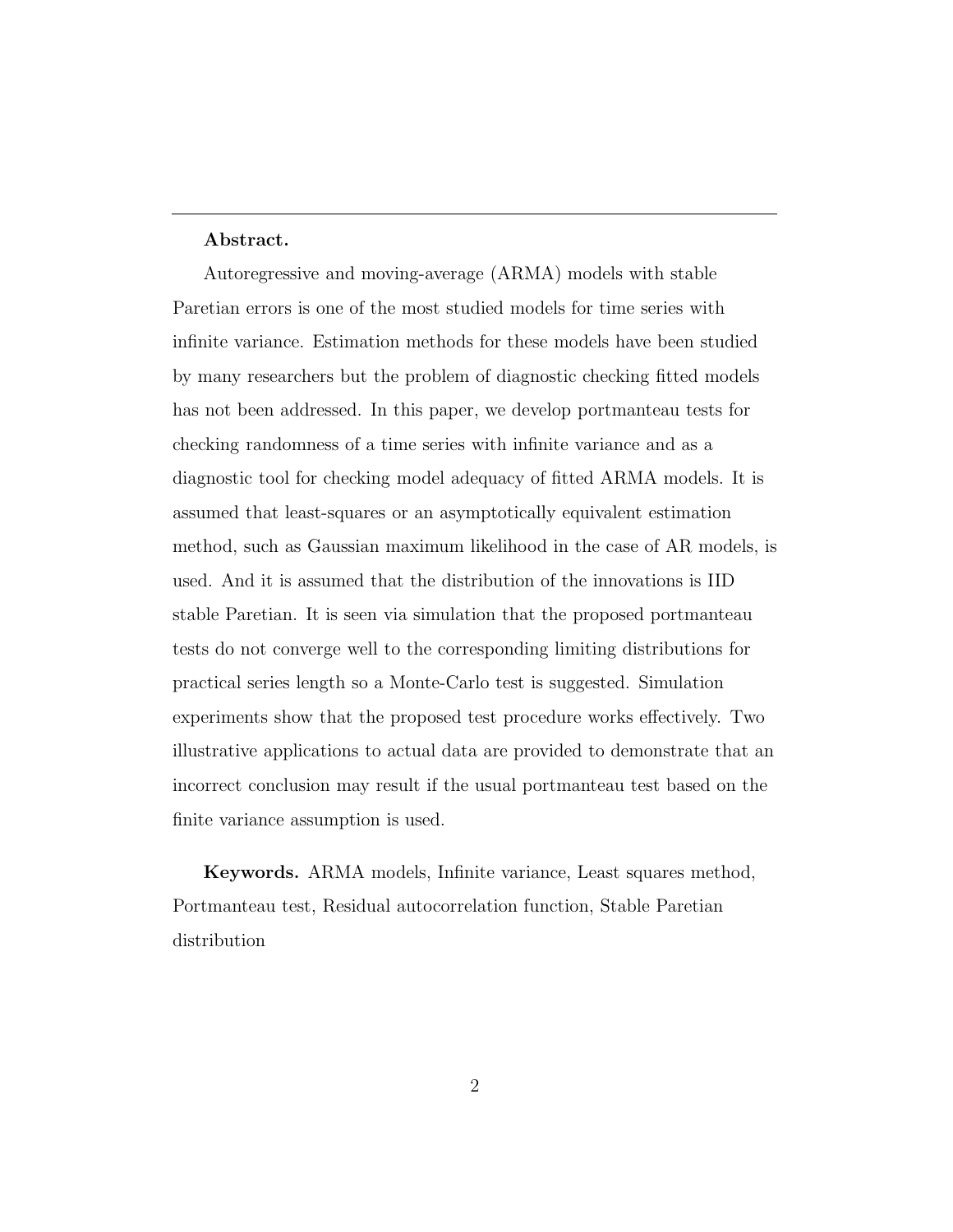#### 1. INTRODUCTION

Time series models with stable Paretian errors have been studied by many researchers. Adler et al. (1998) discussed many aspects of how to apply standard Box-Jenkins techniques to stable ARMA processes. Adler et al. (1998) concluded that, in principle, the standard Box-Jenkins techniques do carry over to the stable setting but a great deal of care needs to be exercised. In §2 we briefly review the stable Paretian distribution and in §3 we develop portmanteau tests for whiteness or randomness for an IID series. The whiteness test is illustrated with a brief application to exchange rate data. In §4 we develop portmanteau diagnostic checks for residuals of an AR model fitted by least-squares assuming the true innovations are IID stable Paretian distributed. This is extended to the ARMA model in Appendix C. An illustrative example shows the differences in inferences that may result between the finite variance and infinite variance portmanteau tests.

#### 2. THE STABLE PARETIAN DISTRIBUTION

A stable distribution is usually defined through its characteristic function. A random variable Z, or  $Z_{\alpha}(\sigma, \beta, \mu)$ , is said to have a stable distribution if its characteristic function has the following form:

$$
E(e^{itZ}) = \left\{ \begin{array}{ll} \exp\left\{-\sigma|t|^{\alpha} \left(1 - i\beta \operatorname{sgn}(t) \tan \frac{\pi \alpha}{2}\right) + i\mu t\right\} & \text{if } \alpha \neq 1\\ \exp\left\{-\sigma|t| \left(1 + i\beta \frac{2}{\pi} \operatorname{sgn}(t) \log |t|\right) + i\mu t\right\} & \text{if } \alpha = 1, \end{array} \right. \tag{1}
$$

where  $i^2 = -1$ , t is the parameter of the characteristic function,  $\alpha$  is the index of stability, or the characteristic exponent, satisfying  $0 < \alpha \leq 2$ ,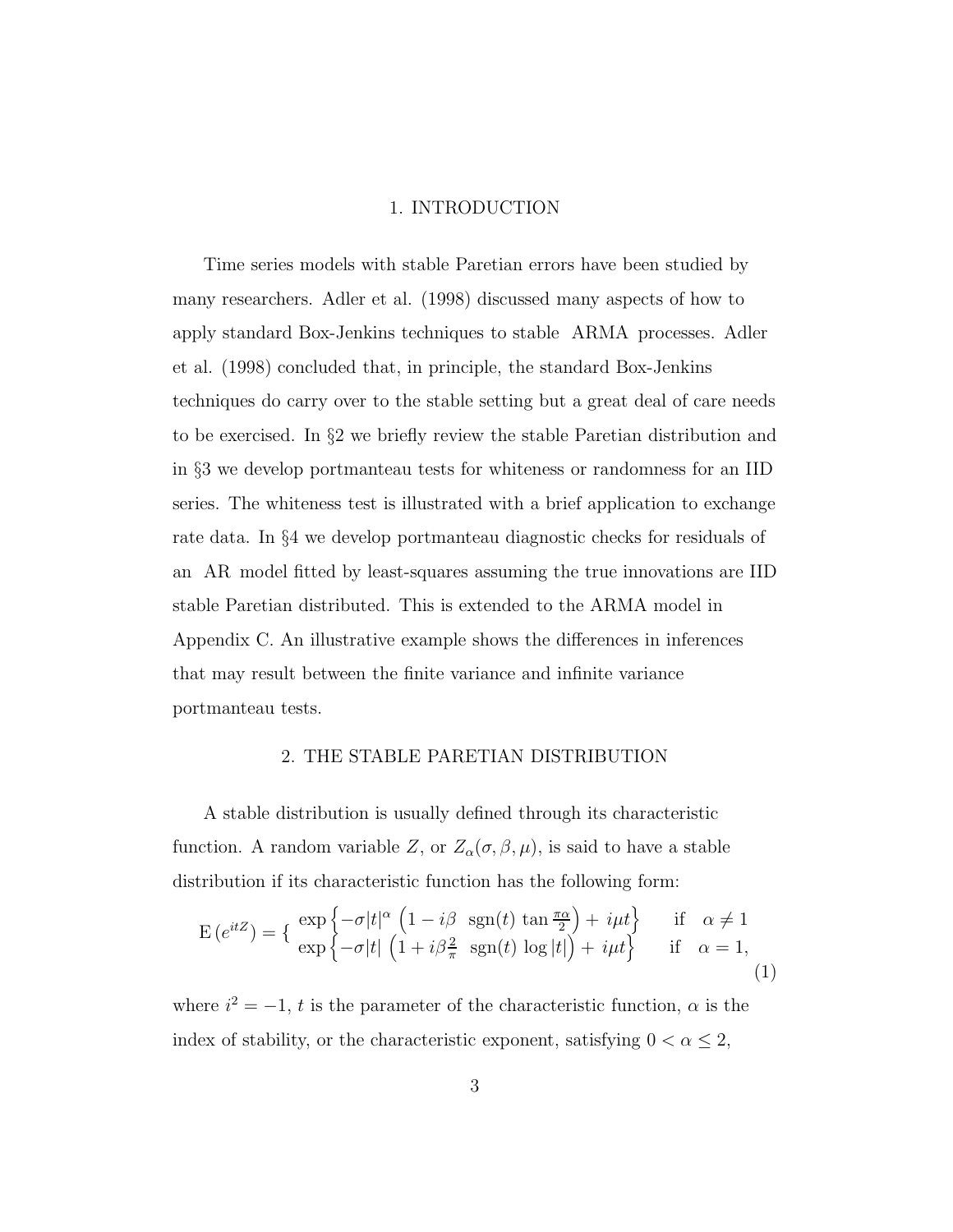σ > 0 is the scale parameter, β is the skewness satisfying −1 ≤ β ≤ 1,  $\mu \in R^1$  is the location parameter, and

$$
sgn(t) = \begin{cases} 1 & \text{if } t > 0 \\ 0 & \text{if } t = 0 \\ -1 & \text{if } t < 0. \end{cases}
$$

In this paper, we restrict our attention to processes generated by application of a linear filter to an independently and identically distributed (IID) sequence,  $\{Z_t : t = 0, \pm 1, \dots, \}$ , of random variables whose distribution F has Pareto-like tails, i.e.,

$$
\begin{aligned} \n\mathcal{L} \, \frac{x^{\alpha} \left(1 - F(x)\right) = x^{\alpha} \, P(Z_t > x) \to p \, C \\ \n\mathcal{L} \, \frac{x^{\alpha} \, F(-x)}{x^{\alpha} \, F(-x)} &= x^{\alpha} \, P(Z_t < -x) \to q \, C, \n\end{aligned} \tag{2}
$$

as  $x \to \infty$ , where  $0 \le p = 1 - q \le 1$ , and C is a finite positive constant, or the dispersion of the random variable  $Z_t$ .

## 3. PORTMANTEAU TESTS FOR RANDOMNESS OF STABLE PARETIAN TIME SERIES

In this section, we shall derive the asymptotic distributions of portmanteau tests for checking randomness of a sequence of stable Paretian random variables. We consider the stable analogues of portmanteau tests of Box and Pierce (1970) as well as Peña and Rodriguez (2002), denoted by  $Q_{BP}$  and  $\hat{D}$ , respectively. To do so, we require some important properties of sample autocorrelation functions (ACF) and sample partial autocorrelation functions (PACF) of stable Paretian ARMA processes (Brockwell and Davis, 1991, Ch. 13; Samorodnitsky and Taqqu, 1994; Adler et al., 1998). *3.1 Asymptotic Distribution of Autocorrelation Function*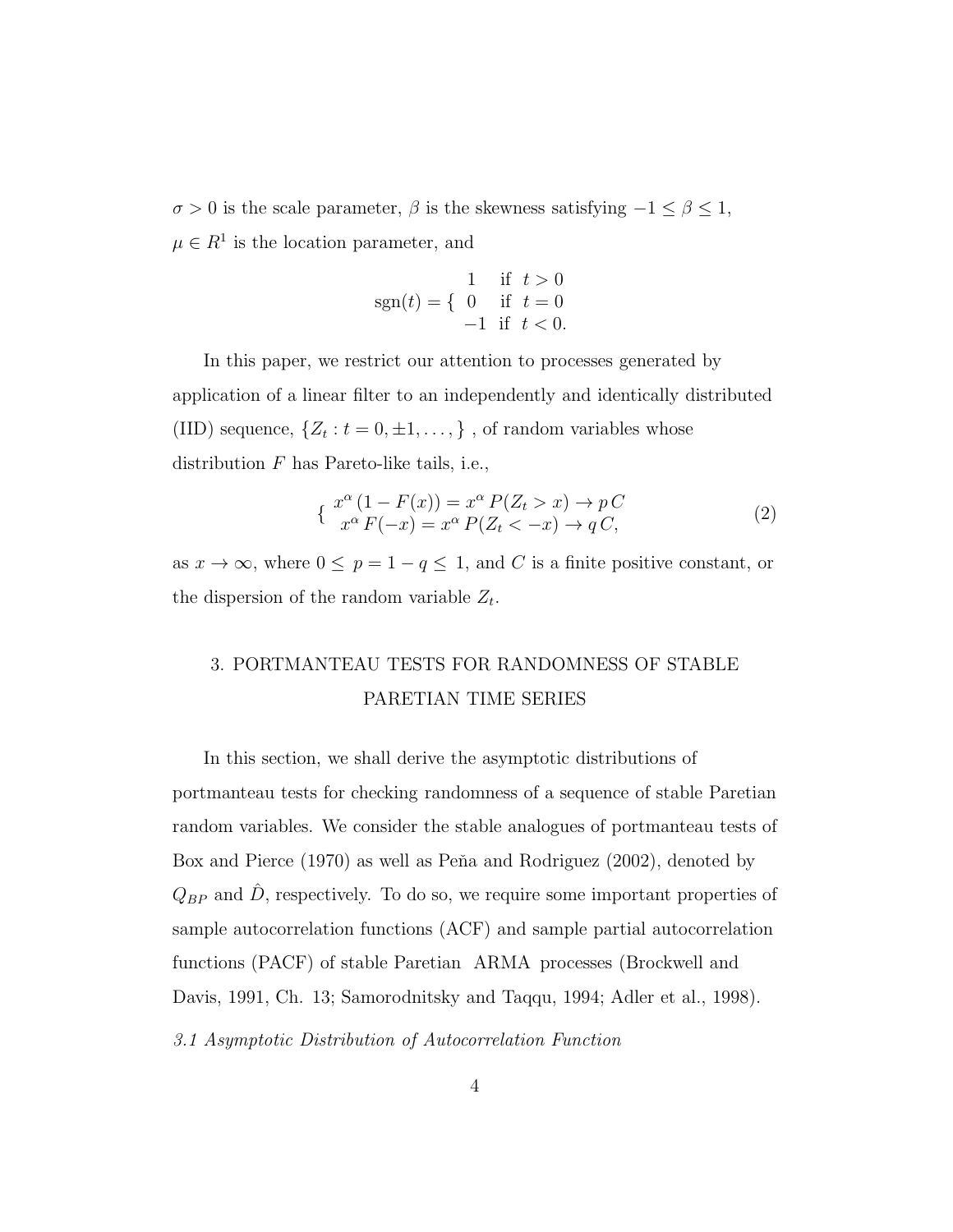Let  $\{Z_t : t = 0, \pm 1, \pm 2, \ldots\}$  be an IID sequence of stable Paretian random variables and  $X_t$  be the strictly stationary process defined by

$$
X_t = \sum_{j=-\infty}^{\infty} \psi_j Z_{t-j}, \ \ t = 1, \dots, n,
$$
 (3)

where

$$
\sum_{j=-\infty}^{\infty} |j| |\psi_j|^\delta < \infty, \text{ for some } \delta \in (0, \alpha) \cap [0, 1]. \tag{4}
$$

The stable analogue of the autocorrelation function at lag  $k$  is defined as

$$
\rho_k = \sum_j \psi_j \psi_{j+k} / \sum_j \psi_j^2, \quad k = 1, 2, \dots
$$
 (5)

Eqn (5) can be estimated by the sample autocorrelation function as follows:

$$
r_k = \left\{ \sum_{t=1}^{n-k} X_t X_{t+k} \right\} / \sum_{t=1}^{n} X_t^2, \quad k = 1, 2, \dots,
$$
 (6)

for  $\alpha > 0$ . According to Davis and Resnick (1986), for any positive integer  $k$ , the limiting distribution of sample autocorrelation functions is given by

$$
\left[\frac{n}{\log(n)}\right]^{\frac{1}{\alpha}}\left(r_1-\rho_1,\ldots,r_k-\rho_k\right)^T \to \left(Y_1,\ldots,Y_k\right)^T,\tag{7}
$$

where  $\rightarrow$  denotes convergence in distribution and

$$
Y_h = \sum_{j=1}^{\infty} (\rho_{k+j} + \rho_{k-j} - 2\rho_j \rho_k) \frac{S_j}{S_0}, h = 1, \dots, k,
$$
 (8)

where  $S_0, S_1, \ldots$  are independent stable variables;  $S_0$  is positive with  $S_0 \sim Z_{\alpha/2} (C_{\alpha/2}^{-2/\alpha})$  $\frac{(-2)}{\alpha/2}$ , 1, 0), and the  $S_j$  are  $Z_\alpha$ ( $C_\alpha^{-1/\alpha}$ , 0, 0), where

$$
C_{\alpha} = \frac{1 - \alpha}{\Gamma(2 - \alpha)\cos(\frac{\pi \alpha}{2})} \text{ if } \alpha \neq 1,
$$

and

$$
C_{\alpha} = \frac{2}{\pi} \text{ if } \alpha = 1.
$$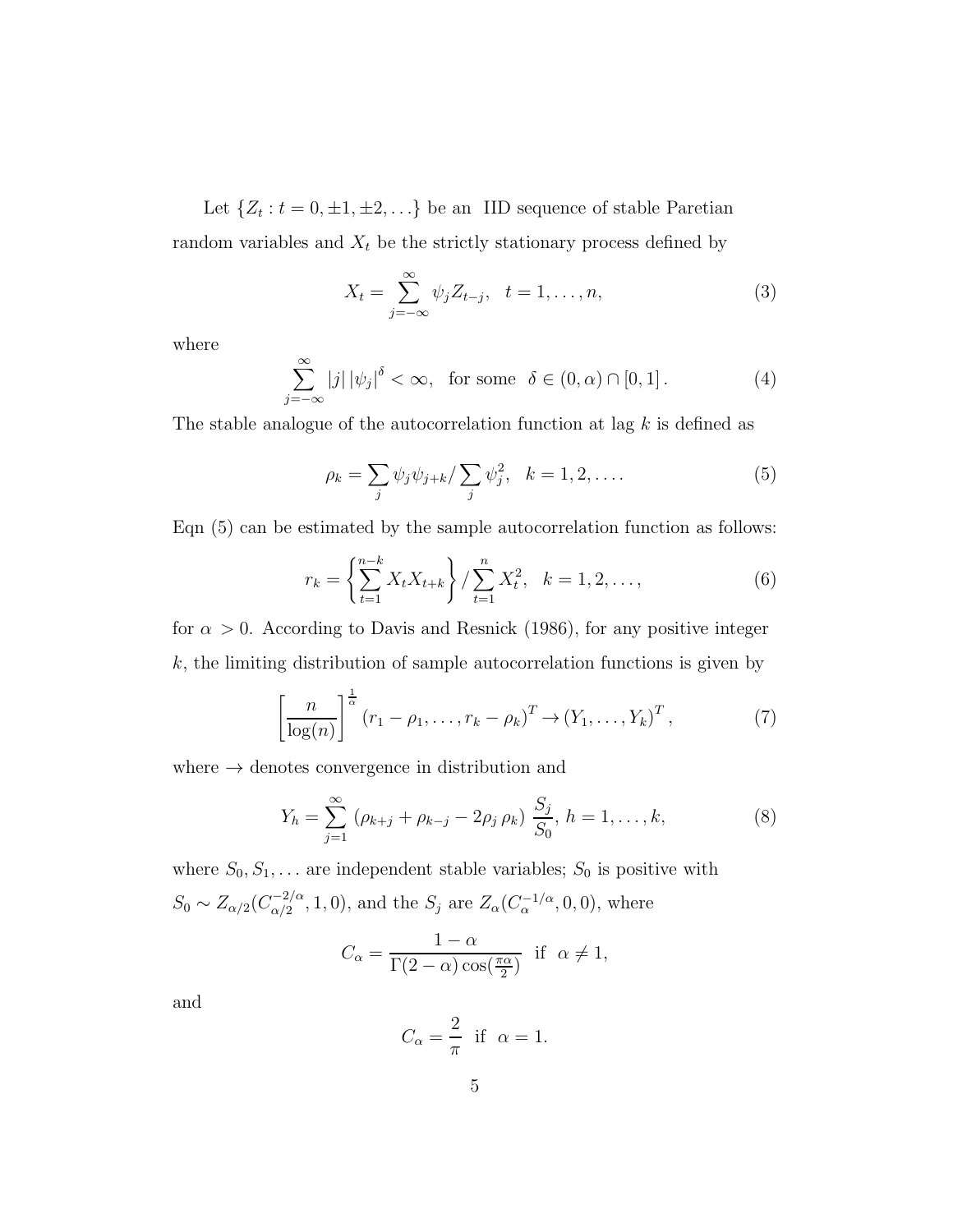Under the null hypothesis that  $X_t$  are a sequence of IID stable Paretian random variables, we have  $\rho_0 = 1$  and  $\rho_k = 0$  for  $k \ge 1$  so the limiting distribution of sample ACFs can be further simplified as follows:

$$
\left[\frac{n}{\log(n)}\right]^{\frac{1}{\alpha}} (r_1, \dots, r_k)^T \to (W_1, \dots, W_k)^T, \tag{9}
$$

where  $W_h$  are given by

$$
W_h = \frac{S_h}{S_0}, \, h = 1, \dots, k. \tag{10}
$$

Note that, for  $\alpha > 1$ , we may also use the mean-corrected sample autocorrelation function at lag k, denoted as  $\tilde{r}_k$ , which is given by

$$
\tilde{r}_k = \sum_{t=1}^{n-k} (X_t - \bar{X})(X_{t+k} - \bar{X}) / \sum_{t=1}^n (X_t - \bar{X})^2,
$$
\n(11)

 $k = 1, 2, \ldots$  Davis and Resnick (1986) indicated that the limiting distribution of  $\tilde{r}_k$  is the same as that of  $r_k$ .

#### *3.2 Asymptotic Distribution of Partial Autocorrelation Function*

Consider an AR (p) process,

$$
X_t - \phi_1 X_{t-1} - \ldots - \phi_p X_{t-p} = Z_t,
$$

where  $\{Z_t: t = 0, \pm 1, \pm 2, \ldots\}$  are a sequence of IID stable Paretian errors,  $1 - \phi_1 z - \ldots - \phi_p z^p \neq 0, |z| \leq 1$ . Let  $\rho_{(p)} = (\rho_1, \ldots, \rho_p)^T$  be a vector of autocorrelation functions,  $\mathcal{R}_{(p)} = (\rho_{|i-j|})_{p \times p}$  be the  $p \times p$  autocorrelation matrix, and  $\phi(p) = (\phi_1, \ldots, \phi_p)^T$ . The Yule-Walker equations are defined as

$$
\mathcal{R}_{(p)}\phi_{(p)} = \rho_{(p)}.\tag{12}
$$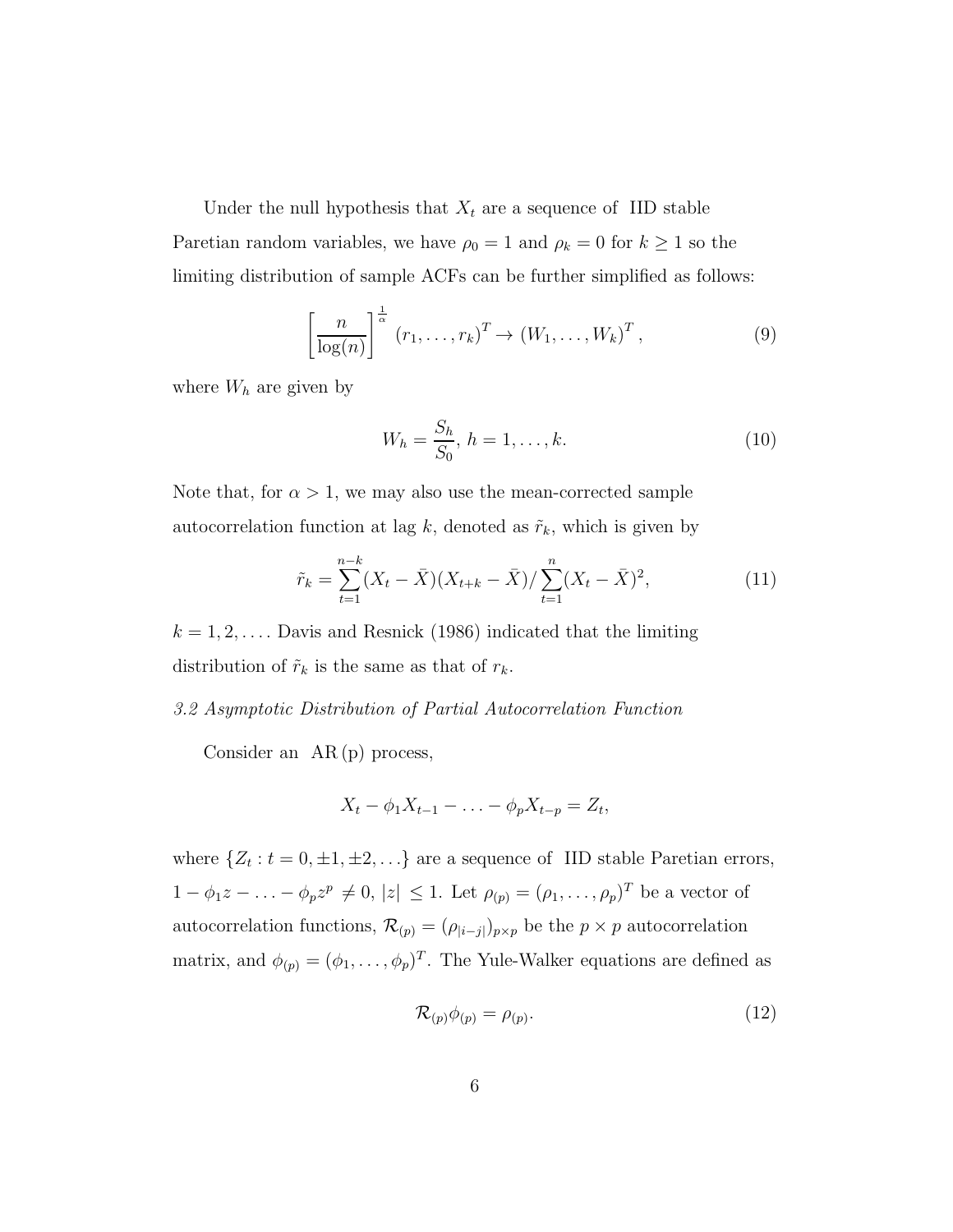The PACF at lag  $p$  is simply the  $p$ -th element of the solution of the Yule-walker equations,

$$
\phi_{(p)}^{YW} = \Psi\left(\rho_{(p)}\right) = \mathcal{R}_{(p)}^{-1}\rho_{(p)}.
$$

Likewise, the sample partial autocorrelation function at lag  $p$  is defined as the p-th element of the sample estimate of the Yule-walker solution,

$$
\hat{\phi}_{(p)}^{YW}=\Psi(\mathbf{r}_{(p)})=\mathbf{R}_{(p)}^{-1}\mathbf{r}_{(p)},
$$

where  $\mathbf{R}_{(p)} = (r_{|i-j|})_{p \times p}$  and  $\mathbf{r}_{(p)} = (r_1, \ldots, r_p)^T$  are the  $p \times p$  sample autocorrelation matrix and the  $p \times 1$  vector of sample autocorrelation functions, respectively. It is apparent that the sample partial autocorrelations is a function of sample autocorrelations. Their relationship is clearly described in the Durbin-Levison algorithm.

Let  $\pi_k$  be the sample PACF at lag k, and  $\pi_{(m)} = (\pi_1, \ldots, \pi_m)^T$ . By the Durbin-Levison algorithm, the vector  $\pi_{(m)}$  can be expressed as a function of  $\mathbf{r}_{(m)}$ ,  $\pi_{(m)} = \psi(\mathbf{r}_{(m)})$ , with the k-th element given by

$$
\pi_k = \psi(\mathbf{r}_{(k)}) = \frac{r_k - \mathbf{r}_{(k-1)}^T \mathbf{R}_{(k-1)}^{-1} \mathbf{r}_{(k-1)}^*}{1 - \mathbf{r}_{(k-1)}^T \mathbf{R}_{(k-1)}^{-1} \mathbf{r}_{(k-1)}},
$$
(13)

where  $\mathbf{R}_{(k)}$  and  $\mathbf{r}_{(k)}$  are as defined above and  $\mathbf{r}_{(k)}^* = (r_k, \ldots, r_1)^T$ .

Following the proof in Monti (1994), we can derive the asymptotic distribution of sample partial autocorrelation functions. Under the null hypothesis that  $X_t$  are independent, the autocorrelation functions are all zero, and according to Brockwell and Davis (1991, ch. 13),

$$
r_h = O_p\left(\left[\frac{n}{\log(n)}\right]^{-1/\alpha}\right), \quad h = 1, 2, \dots.
$$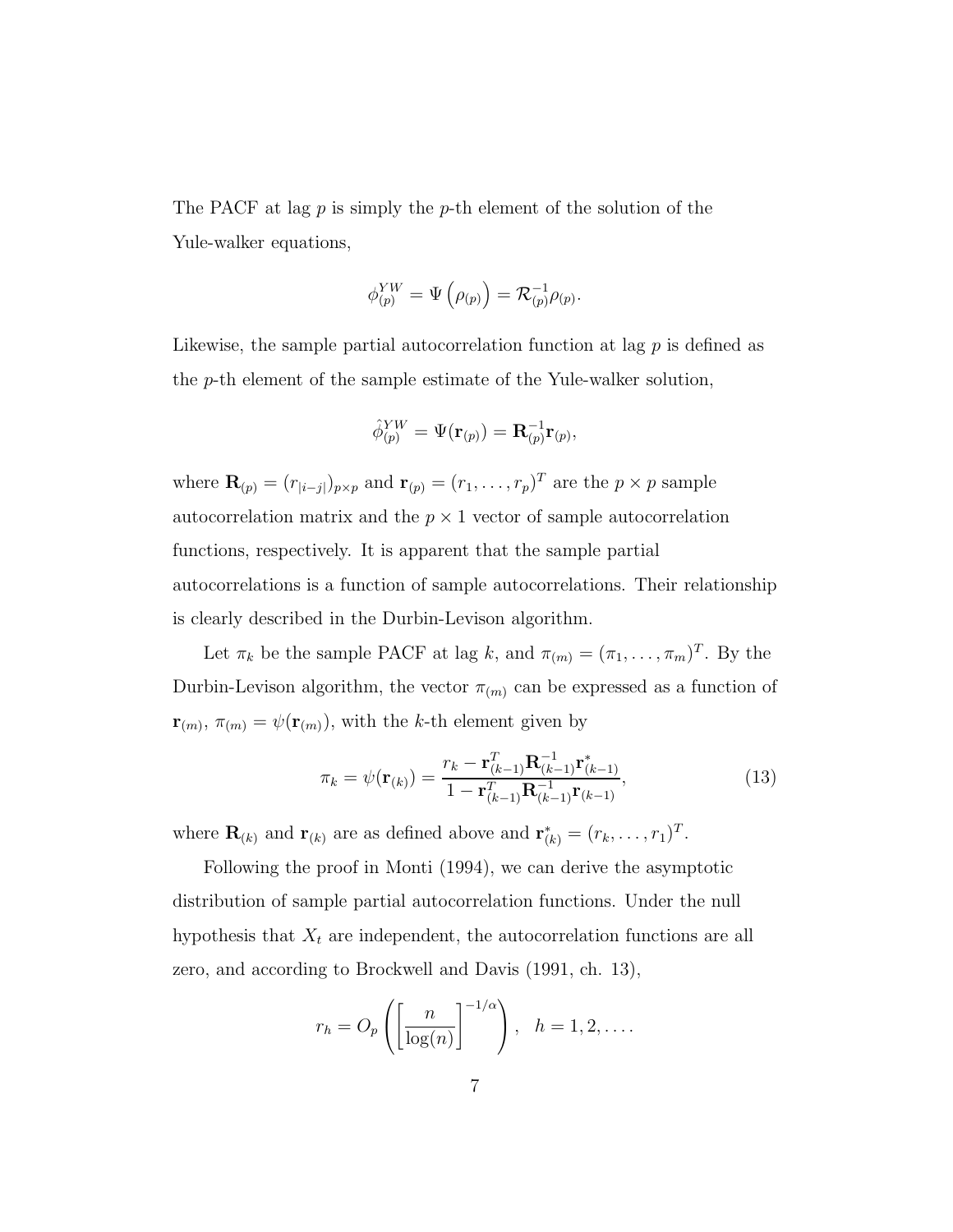Therefore,

$$
\mathbf{R}_{(k)} = \mathbf{1}_k + O_p\left(\left[\frac{n}{\log(n)}\right]^{-1/\alpha}\right),\,
$$

where  $\mathbf{1}_k$  is a  $k \times k$  identity matrix. By eqn. (13),

$$
\pi_{(m)} = \mathbf{r}_{(m)} + O_p\left(\left[\frac{n}{\log(n)}\right]^{-2/\alpha}\right). \tag{14}
$$

Using eqn. (9), we have

$$
\left[\frac{n}{\log(n)}\right]^{\frac{1}{\alpha}} \left(\pi_1, \dots, \pi_m\right)^T \to \left(W_1, \dots, W_m\right)^T. \tag{15}
$$

## *3.3 Asymptotic Distributions of* QBP *and* Dˆ *Tests*

We can now derive the limiting distributions of the  $Q_{BP}$  and  $\hat{D}$  tests for checking randomness of a sequence of stable Paretian random variables. Under the assumption that  $1 < \alpha < 2$ , Runde (1997) derived the limiting distribution of  $Q_{BP}$ , based on the mean corrected sample autocorrelation functions. His result is given by

$$
\left(\frac{n}{\log(n)}\right)^{2/\alpha} \sum_{j=1}^{m} \tilde{r}_j^2 \to W_1^2 + \dots + W_m^2,\tag{16}
$$

where  $\{W_k : k = 1, \ldots, m\}$  are defined in eqn. (10). Note that if  $0 < \alpha \leq 1$ , the limiting distribution of eqn. (16) remains the same if  $\tilde{r}_k$  are replaced by  $r_k$ .

Consider next the  $\hat{D}$  test of Peña and Rodriguez (2002). The test statistic may be given by

$$
\hat{D} = \left(\frac{n}{\log(n)}\right)^{2/\alpha} \left(1 - |\mathbf{R}_{(m)}|^{1/m}\right). \tag{17}
$$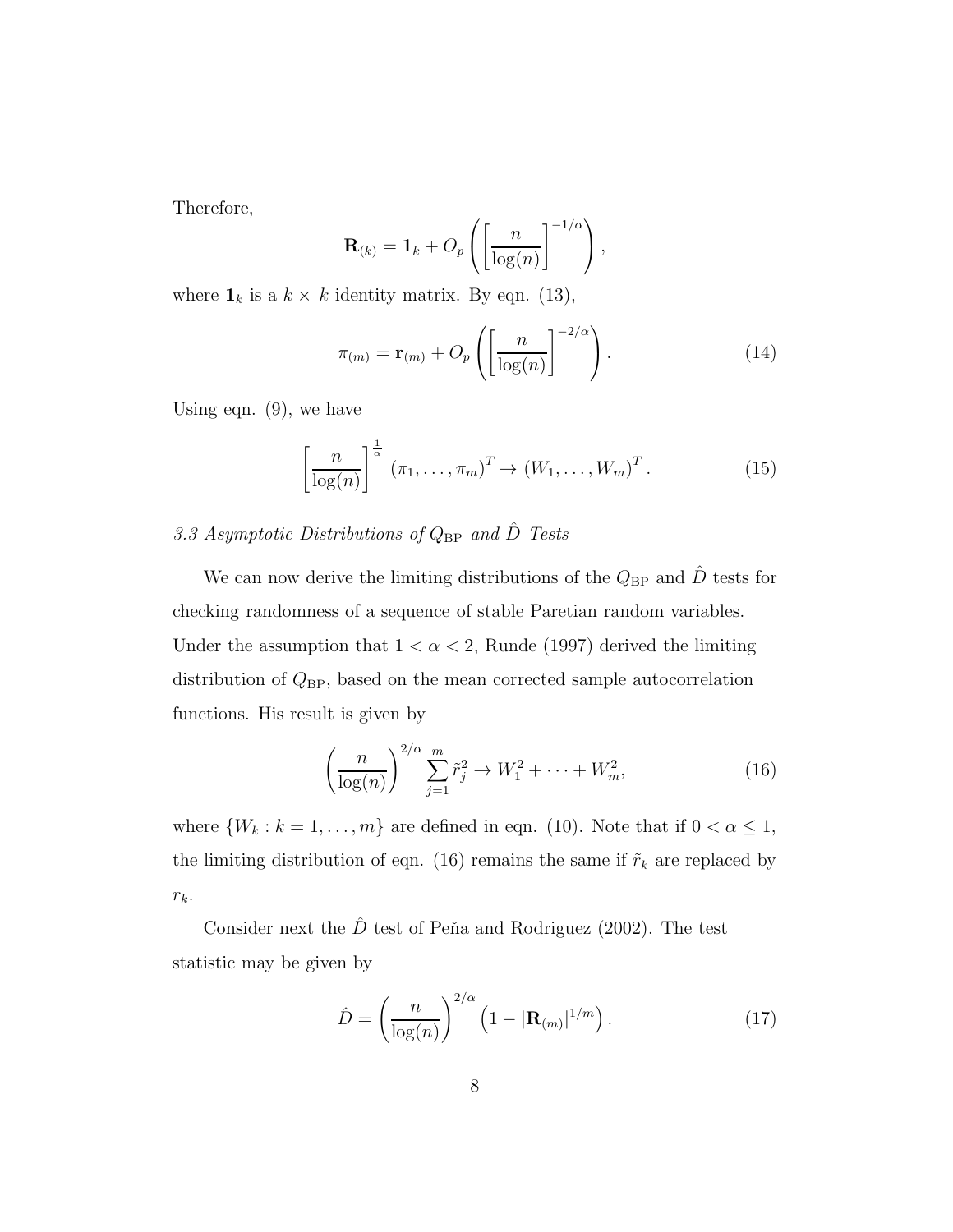Following the proof of Theorem 1 in Peña and Rodriguez  $(2002)$ , we may have the asymptotic distribution of eqn. (17) in the following Theorem. The proof is given in Appendix A.

**THEOREM 1**  $\hat{D}$  *in eqn.* (17) *is asymptotically distributed as* 

$$
\sum_{i=1}^m \frac{m+1-i}{m}\,W_i^2,
$$

*where*  $\{W_i : i = 1, ..., m\}$  *are as defined in eqn.* (10).

**Remark 1:** It is possible to compute the limiting distributions of the  $Q_{\text{BP}}$ and  $\hat{D}$  tests by making use of the change variable technique and some numerical algorithms of calculating the probability density function of stable random variables, such as Mittnik et al. (1999). This approach requires, however, intensive numerical computations.

Remark 2: Another approach to obtaining the asymptotic distributions of the  $Q_{\text{BP}}$  and  $\hat{D}$  tests is to simulate the aforementioned tests based on their asymptotic distributions. For example,  $\hat{D}$  is simulated as defined in Theorem 1. This approach also requires a large scale of computation but is much less intensive computationally than the approach mentioned in Remark 1. This approach will be adopted in the subsequent analysis based on 10<sup>4</sup> simulations.

#### *3.4 Simulation Experiments*

The finite sample performance of  $Q_{\text{BP}}$  and  $\hat{D}$  tests for randomness will be investigated in this section. Based on 250 simulations, the 5, 10, 30, 50, 70, 90, 95, 97.5, 99  $(\%)$  empirical quantiles of both tests with lag  $m = 5$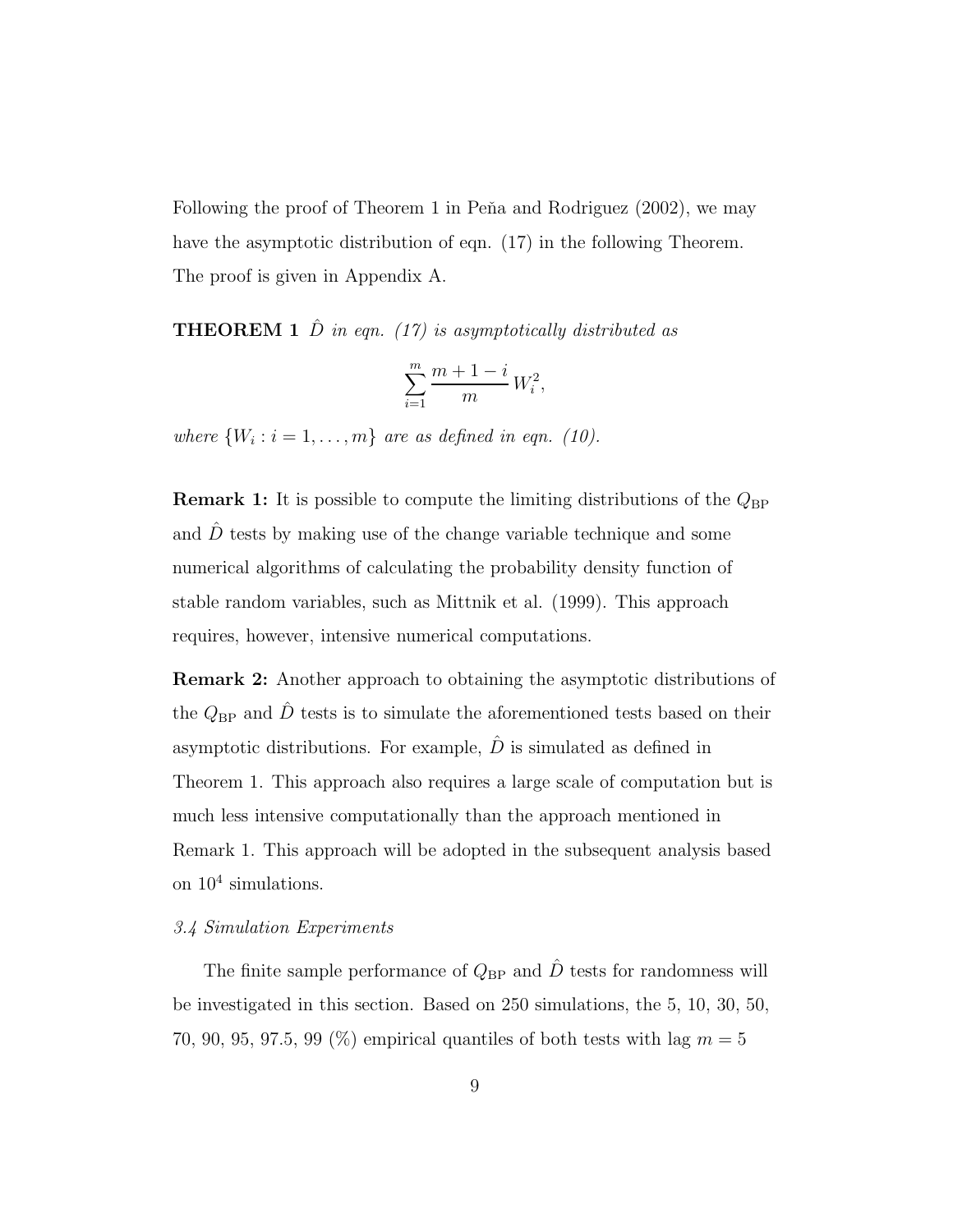were calculated and plotted against the corresponding asymptotic distributions. It is seen in Figure 1 and Figure 2 that the empirical and asymptotic quantiles do not agree very well unless  $n$  is very large.

It is seen in Figures 1 to 2 that the speed of convergence of both tests to the corresponding asymptotic distributions is very slow. A solution to this problem is to use the Monte-Carlo test or parametric bootstrap (Appendix B).

#### [Figures 1 and 2 about here]

Consider the simulation experiments. IID random sequence of  $Z_{\alpha}(1, 0, 0)$  with series length  $n = 250$  and  $\alpha = 1.9, 1.7, 1.5, 1.3, 1.1$  were simulated. The empirical sizes of both tests were calculated based on  $N = 10<sup>4</sup>$  simulations and each Monte-Carlo test was simulated based on  $10<sup>3</sup>$ simulations. The results are tabulated in Table 1. It is seen that the empirical sizes of both tests are very close to the 5% nominal level even with  $n = 250$ .

#### [Table 1 about here]

#### *3.5 Illustrative Example*

Consider the daily Canada/U.S. exchange rates dated from September 06, 1996 to September 05, 2006. The data was retrieved from the website of the Federal Reserve Bank of St. Louis and the returns,  $e_t = \log(z_{t+1}/z_t)$ , were computed and tested for randomness. The consistent estimators of McCulloch (1986) were used to estimate  $\alpha$  and  $\beta$  for the returns. We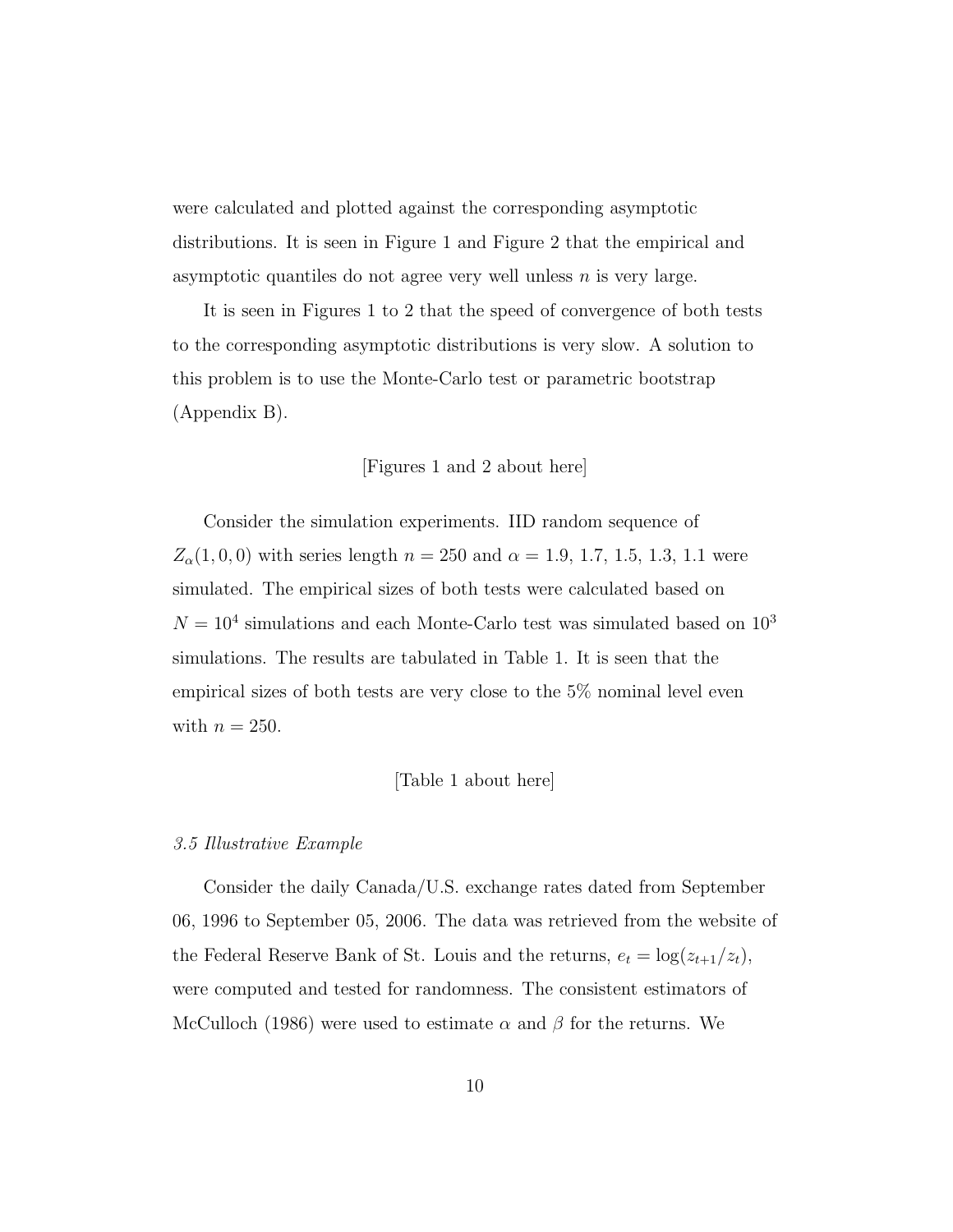obtained  $\hat{\alpha}_M = 1.5644$  and  $\hat{\beta}_M = -0.0472$ . It is seen that  $\hat{\beta}_M$  is close to zero so the series is not highly skewed. Since  $\hat{\alpha}_M$  is much less than 2, the usage of the portmanteau tests in §3 are more reasonable than that of the ordinary portmanteau tests in this data. The P-values for  $Q_{LB}(m)$  test were determined using the asymptotic  $\chi^2(m)$  distribution and the Monte-Carlo method in Appendix B. The results are compared in Table 2. Note that when  $m = 5$  the finite-variance portmanteau test suggested possible evidence of non-randomness but this is not the case when the infinite-variance Monte Carlo test is used.

#### [Table 2 about here]

Remark 3: Portmanteau tests based on the nonparametric bootstrap procedure could also be used but it would be expected that they would be less powerful since less information is used.

## 4. DIAGNOSTIC CHECK FOR MODEL ADEQUACY OF  $AR(p)$ MODELS WITH STABLE PARETIAN ERRORS

#### *4.1 Some Asymptotic Results*

In this section, we shall derive the asymptotic distributions of  $Q_{BP}$  and  $\hat{D}$  tests for diagnostic check in model adequacy of AR $(p)$  models with stable Paretian errors. Consider the general  $AR(p)$  process as follows:

$$
\phi(B)X_t = Z_t,\tag{18}
$$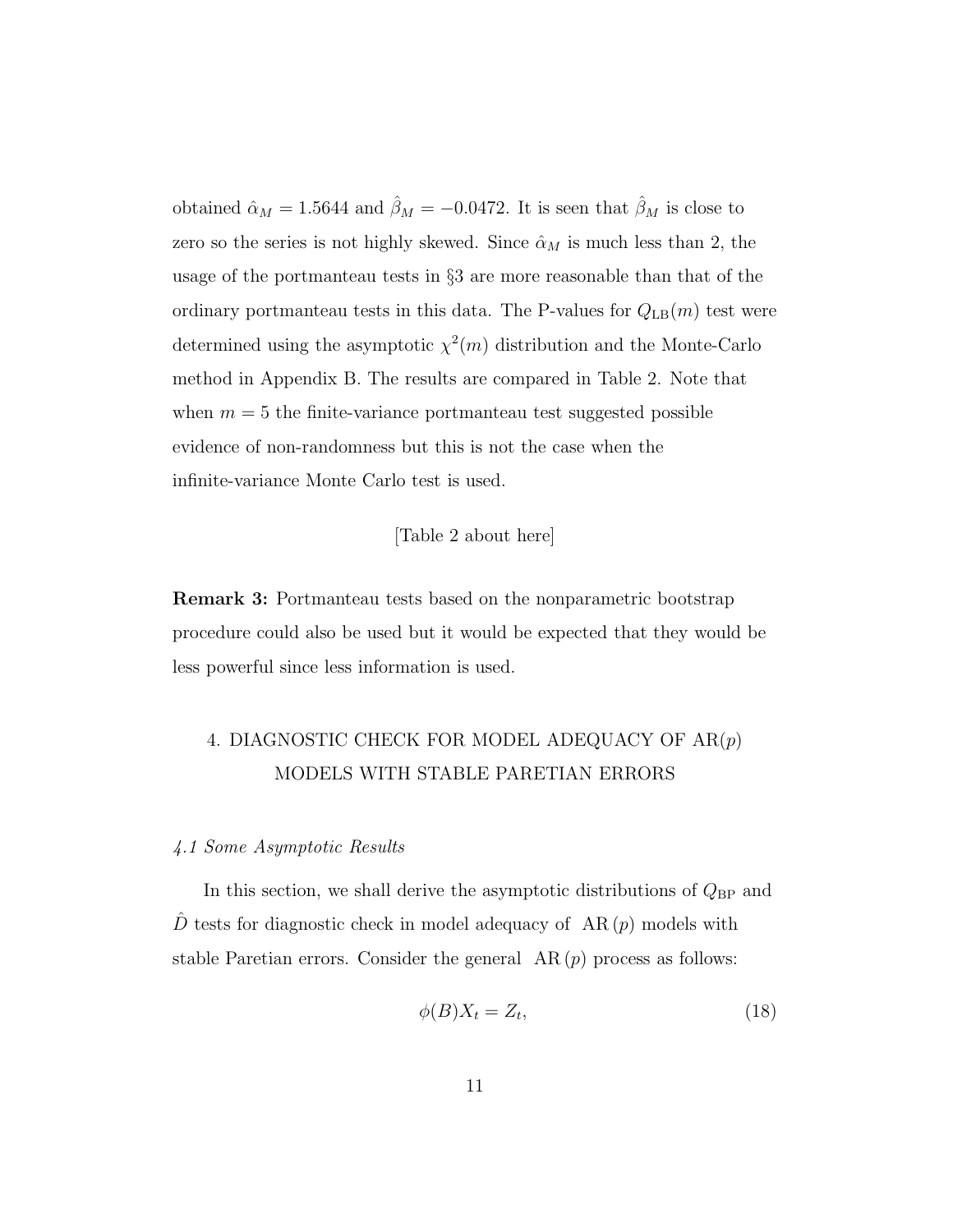where  $\{Z_t : t = 0, \pm 1, \pm 2, \ldots\}$  is an IID sequence of stable Paretian random variables, B denotes the backward operator, and  $\phi(B) = 1 - \phi_1 B - \cdots - \phi_p B^p$ . Let  $\hat{\phi}_{(p)} = (\hat{\phi}_1, \dots, \hat{\phi}_p)^T$  denote the estimates

of autoregressive coefficients. The residuals of the fitted model are given as follows:

$$
\hat{Z}_t = Z_t(\hat{\phi}_{(p)}) = X_t - \hat{\phi}_1 X_{t-1} - \dots - \hat{\phi}_p X_{t-p} = \hat{\phi}(B) X_t, \tag{19}
$$

and the corresponding residual autocorrelation at lag k is given by

$$
\hat{r}_k = \frac{\sum \hat{Z}_t \hat{Z}_{t-k}}{\sum \hat{Z}_t^2}.
$$

Consider the estimators of  $\hat{\phi}_{(p)}$  satisfying

$$
\hat{\phi}_{(p)} = \phi_{(p)} + O_p\left(\left[n/\log(n)\right]^{-1/\alpha}\right).
$$

From Appendix C, the residual autocorrelation at lag  $k$ ,  $\hat{r}_k$ , can be approximated by the first order Taylor expansion about error autocorrelation functions,  $r_k$ . Specifically, the approximation is

$$
\hat{r}_k = r_k + \sum_{j=1}^p (\phi_j - \hat{\phi}_j) \psi_{k-j} + O_p\left( [n/\log(n)]^{-2/\alpha} \right), \tag{20}
$$

where  $\psi_j$  is the impulse response coefficient at lag j and  $r_k = \sum Z_t Z_{t-k} / \sum Z_t^2$  is the error autocorrelation at lag k. Eqn. (20) can also be written in matrix form, to order  $O_p\left(\left[n/\log(n)\right]^{-2/\alpha}\right)$ ,

$$
\hat{\mathbf{r}}_{(p)} = \mathbf{r}_{(p)} + \mathbf{X} \left( \phi_{(p)} - \hat{\phi}_{(p)} \right), \qquad (21)
$$

where

$$
\mathbf{X} = \begin{bmatrix} 1 & 0 & \cdots & 0 \\ \psi_1 & 1 & \ddots & 0 \\ \vdots & \vdots & \ddots & 0 \\ \psi_{m-1} & \psi_{m-2} & \cdots & \psi_{m-p} \end{bmatrix} .
$$
 (22)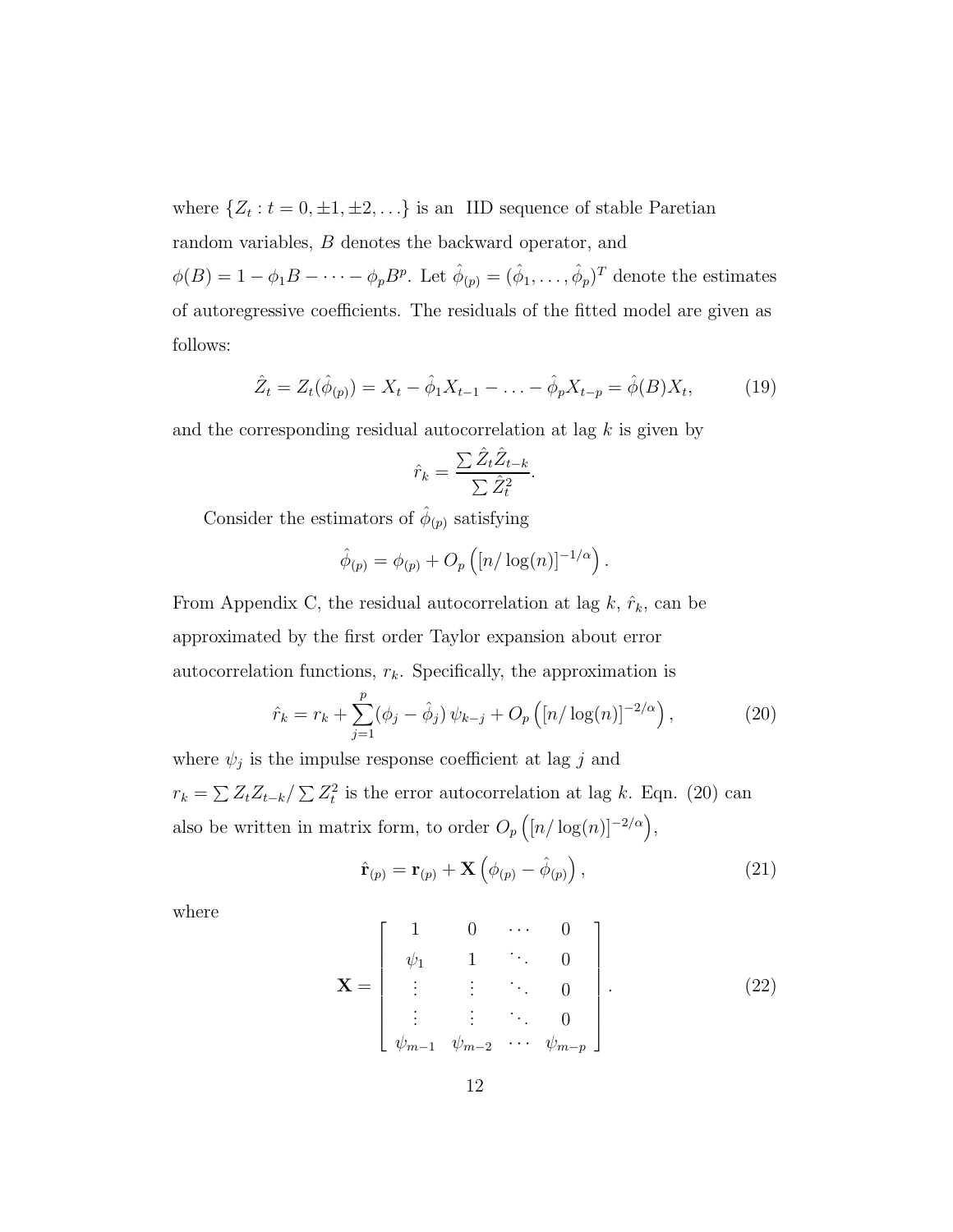By making use of eqn. (20) or eqn. (21) as well as following the proof in Theorem 1, we may derive the asymptotic distributions of the aforementioned portmanteau tests for diagnostic check in  $AR(p)$  models. This distribution, however, is usually very complicated and may not be traceable unless the  $AR(p)$  models of interest are fitted by least squares (LS). For simplicity, we only consider the case that eqn. (18) is estimated using least squares in the subsequent analysis.

According to §4 in Davis (1996), if the ARMA parameters,  $\beta$ , are estimated using least squares, we have  $[n/\log(n)]^{1/\alpha} (\hat{\beta}_{LS} - \beta)$  converges in distribution, where  $\hat{\beta}_{LS}$  denotes the LS estimates of  $\beta$ . Hence, in terms of our notation, we have  $\hat{\phi}_{(p)} - \phi_{(p)} = O_p\left(\frac{n}{\log(n)}\right)^{-1/\alpha}$ . Then, by Box and Pierce (1970),  $\{\hat{Z}_t\}$  in eqn. (19) satisfy the orthogonality conditions and, to order  $O_p\left(\frac{1}{\sqrt{n}}\left[n/\log(n)\right]^{-1/\alpha}\right),$ 

$$
\hat{\mathbf{r}}_{(p)}^T \mathbf{X} = 0. \tag{23}
$$

If we now multiply eqn. (21) on both sizes by

$$
\mathbf{Q} = \mathbf{X} (\mathbf{X}^T \ \mathbf{X})^{-1} \mathbf{X}^T,
$$

then using eqn. (23) we have

$$
\hat{\mathbf{r}}_{(p)} = (\mathbf{1}_m - \mathbf{Q}) \, \mathbf{r}_{(p)} \tag{24}
$$

approximately, where  $\mathbf{1}_m$  is an  $m \times m$  identity matrix and  $\mathbf{Q} = \mathbf{X} (\mathbf{X}^T \mathbf{X})^{-1} \mathbf{X}^T$ . It was shown by Box and Pierce (1970) that  $\mathbf{1}_m - \mathbf{Q}$  is idempotent of rank  $m - p$ . Hence, the asymptotic distribution of the  $Q_{BP}$ test is given by

$$
\left(\frac{n}{\log n}\right)^{2/\alpha} \sum_{1}^{m} \hat{r}_k^2 \to \mathbf{W}_m^T (\mathbf{1}_m - \mathbf{Q}) \mathbf{W}_m, \tag{25}
$$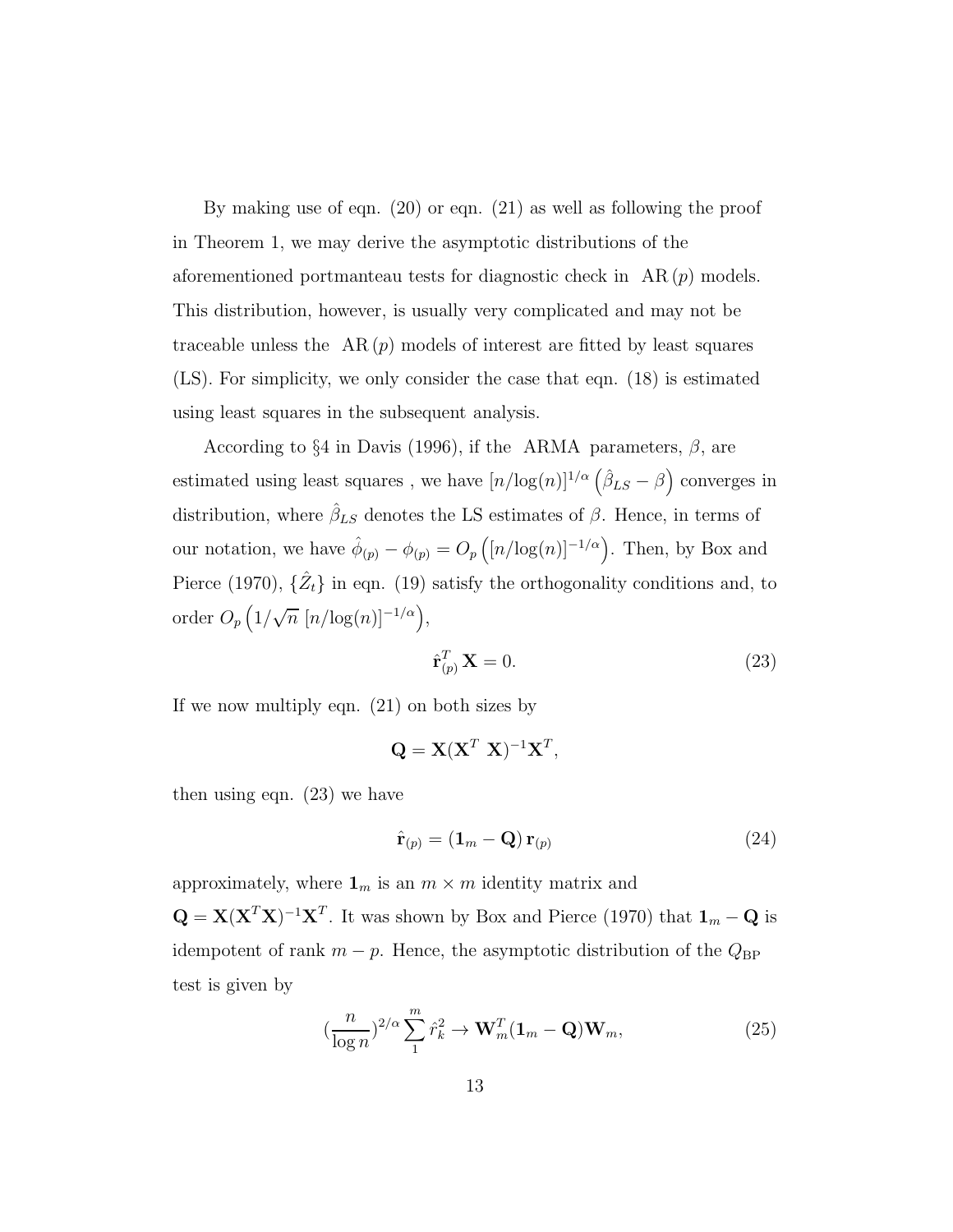where  $\mathbf{W}_m = (W_1, \dots, W_m)^T$  and  $\{W_i : i = 1, \dots, m\}$  are defined in eqn.  $(10).$ 

Consider next the asymptotic distributions of residual partial autocorrelations. Let  $\hat{\pi}_{(m)}$  be the vector of the first m residual partial autocorrelations and  $\pi_{(m)}$  is the vector of error partial autocorrelations. The Taylor expansion of  $\psi(\hat{\mathbf{r}}_{(m)})$  around  $\mathbf{r}_{(m)}$  yields

$$
\hat{\pi}_{(m)} = \pi_{(m)} + \frac{\partial \pi_{(m)}}{\partial \mathbf{r}_{(m)}} \left( \hat{\mathbf{r}}_{(m)} - \mathbf{r}_{(m)} \right) + O_p \left( \left[ \frac{n}{\log n} \right]^{-2/\alpha} \right). \tag{26}
$$

By eqn.  $(13)$  and  $(14)$ , eqn.  $(26)$  becomes

$$
\hat{\pi}_{(m)} = \hat{\mathbf{r}}_{(m)} + O_p\left(\left[\frac{n}{\log n}\right]^{-2/\alpha}\right). \tag{27}
$$

Consider the Peňa-Rodriguez test as the form of

$$
\hat{D} = \left(\frac{n}{\log n}\right)^{2/\alpha} \left(1 - |\hat{\mathbf{R}}_{(m)}|^{1/m}\right),\tag{28}
$$

where  $\hat{\mathbf{R}}_{(m)} = (\hat{r}_{|i-j|})_{m,m}$  is the  $m \times m$  residual autocorrelation matrix. By eqn. (27) and following the proof in Theorem 1, the limiting distribution of eqn. (28) is  $\mathbf{W}_m^T \mathbf{A}_m \mathbf{W}_m$ , where  $\mathbf{A}_m = (\mathbf{1}_m - \mathbf{Q})^T \mathcal{W}_{m,m} (\mathbf{1}_m - \mathbf{Q})$  and  $W_{m,m}$  is a  $m \times m$  diagonal matrix with  $(i, i)$ -th element equal to  $(m - i + 1)/m$  for  $i = 1, \dots, m$ .

Remark 4: It is shown in Appendix C.4 that the residuals in a fitted ARMA model are asymptotically equivalent to those in a particular AR model. Hence the asympotic results for the AR may be extended to the ARMA case.

#### *4.2 Some Size and Power Calculations*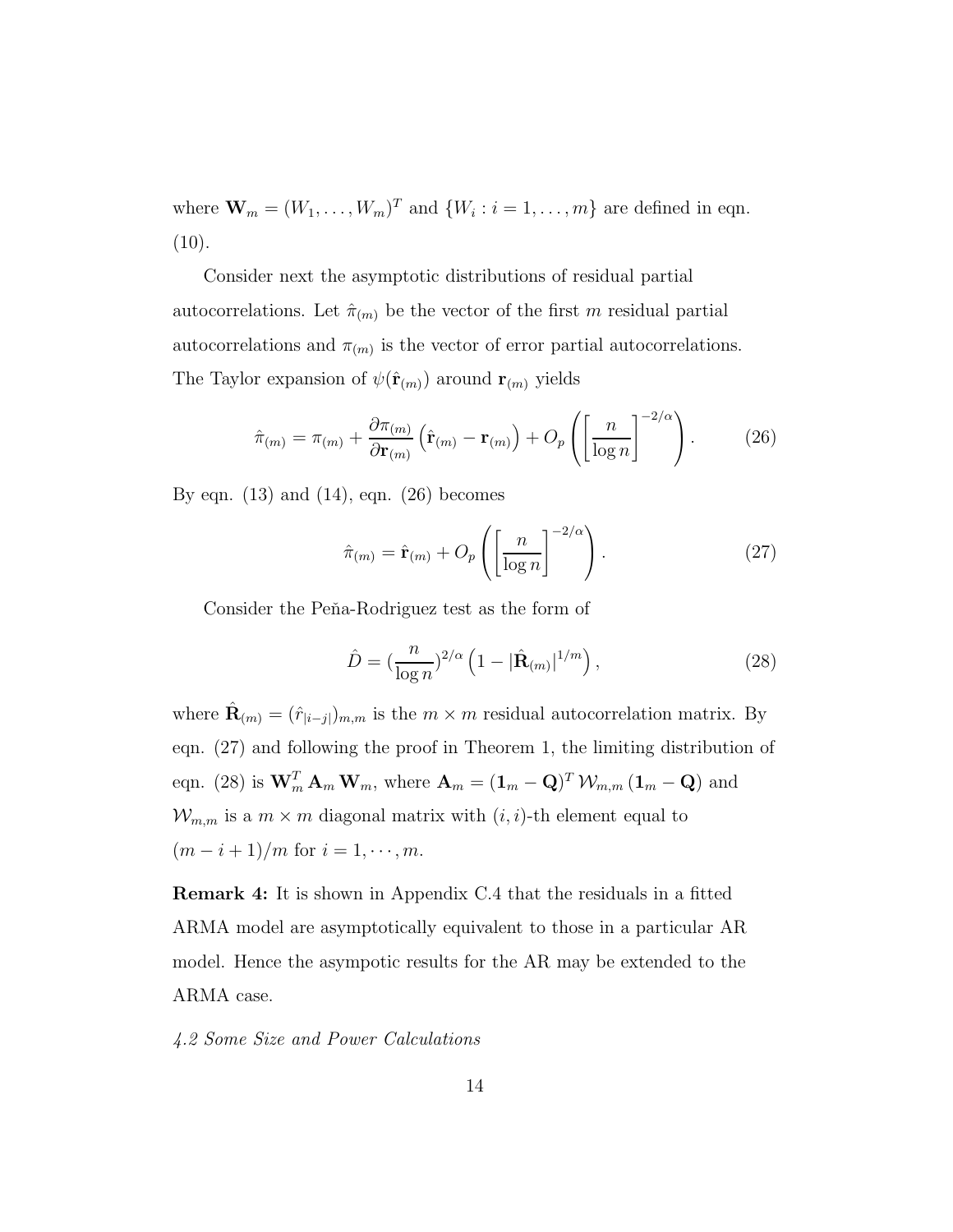As in §3.4, the slow convergence of  $Q_{\rm BP}$  and  $\hat{D}$  tests to their asymptotic distributions is also present at the residual autocorrelations. The first order autoregressive process  $X_t = 0.5X_{t-1} + Z_t$  with  $Z_t \sim Z_{1,2}(1,0,0)$  was simulated and  $AR(1)$  models were fitted to the data. Then the 5, 10, 30, 50, 70, 90, 95, 97.5, 99 (%) empirical quantiles of  $\hat{r}_1$  were plotted against its theoretical asymptotic distribution based on  $10^3$  simulations. The asymptotic distribution of the error autocorrelation at lag one,  $r_1$ , was also plotted in Figure 3. It is seen that empirical quantiles of  $\hat{r}_1$  get closer to its asymptotic distribution as the series length  $n$  increases. However, this is not the case for the empirical quantiles of  $\hat{r}_1$  to the asymptotic distribution of  $r_1$ . Therefore, serious size distortion may be present in this case if one uses error autocorrelations as a diagnostic tool for checking model adequacy. The slow convergence of residual autocorrelations to its asymptotic distribution may cause difficulties in using portmanteau tests in practice. Therefore, as in §3.4, we suggested using the Monte-Carlo test to improve the effectiveness of portmanteau tests.

#### [Figure 3]

We now investigate the effectiveness of  $Q_{\rm BP}$  and  $\hat{D}$  tests for diagnostic check in fitted AR models with stable Paretian errors. The empirical sizes of  $\hat{D}$  and  $Q_{\text{BP}}$  tests for a 5% significance test were first calculated via simulation. In this experiment, AR(1) models,  $X_t = \phi_1 X_{t-1} + Z_t$ , were simulated, where  $Z_t \sim Z_{1.5}(1, 0, 0)$  and  $\phi_1 = 0, \pm 0.1, \pm 0.3, \pm 0.5, \pm 0.7, \pm 0.9$ and AR (1) models were fitted to the simulated data by the Burg algorithm. The empirical size for each test was calculated based on  ${\cal N}=10^4$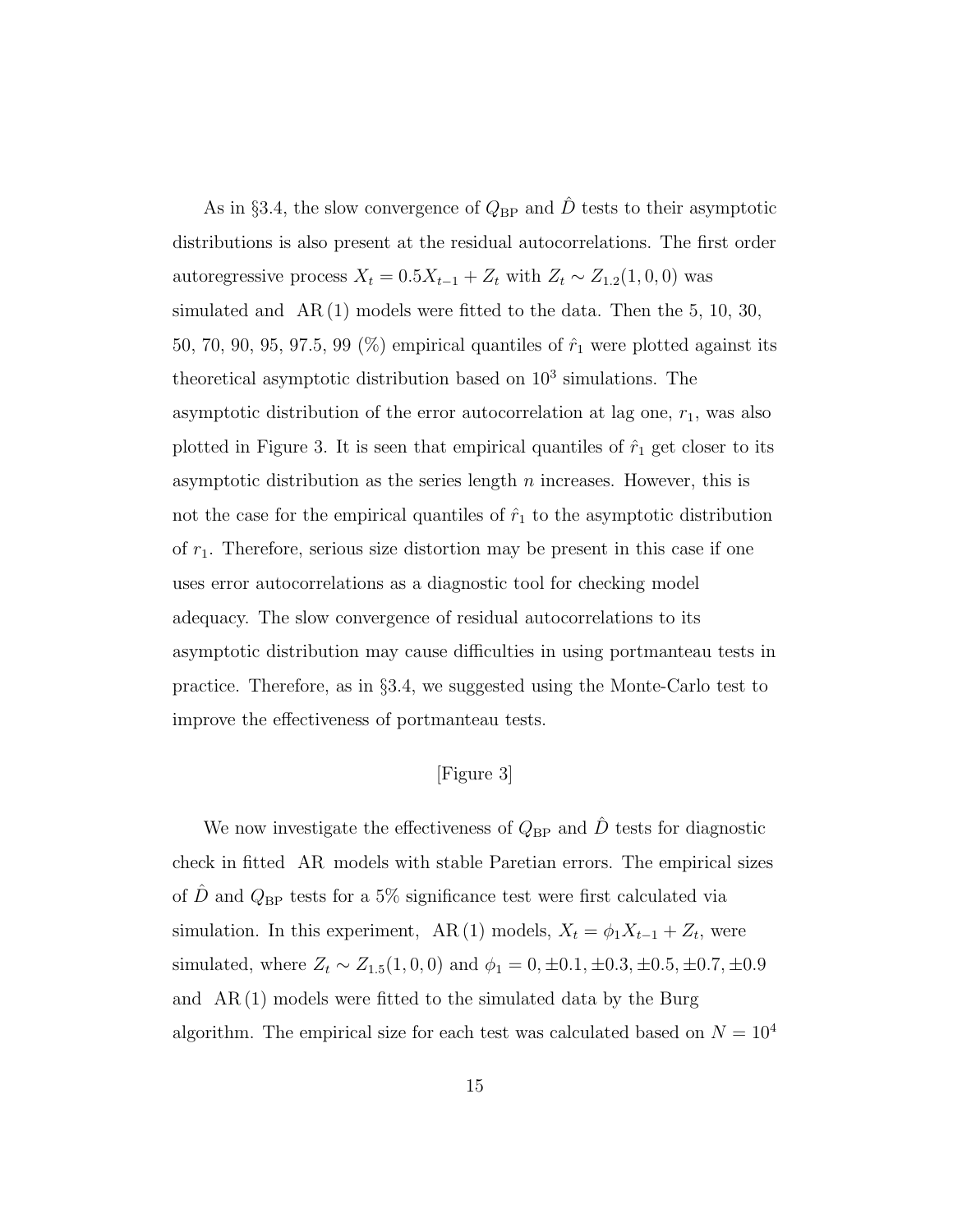simulations and each Monte Carlo test used  $10^3$  simulations. Series length  $n = 100$  and lags  $m = 5, 10, 20$  were investigated. It is seen in Table 3 that the empirical sizes of both tests are very close to their nominal level.

#### [Table 3]

The empirical powers of  $\hat{D}$  and  $Q_{\text{BP}}$  tests as diagnostic tools were also investigated via simulation. Twelve ARMA (2, 2) models of series length  $n = 100$  in Table 4 of Peňa and Rodriguez (2002) were simulated and AR (1) models were fitted to the simulated data using the Burg algorithm. Both tests with lags  $m = 5, 10, 20$  were calculated using the parametric bootstrap procedure. The empirical powers were calculated based on  $N = 10<sup>3</sup>$  simulations and each Monte Carlo test used  $10<sup>3</sup>$  simulations. It is seen in Table 4 that the empirical powers of both tests are reasonably good for most models. Some of them are even better than the powers listed in Peña and Rodriguez  $(2002)$ . In addition, increasing the series length can also improve the effectiveness of the proposed test procedure. For example, with model 3 in Table 2, if the series length was increased to  $n = 250$ , the empirical powers of the  $\hat{D}$  test at lags  $m = 5, 10, 20$  were increased significantly from 23.37%, 20.10% and 17.61% to 58.27%, 43.71% and 35.52%, respectively. Similar improvement was also found in the  $Q_{BP}$  test. Finally, as in Peňa and Rodriguez (2002), our simulation experiments show that  $\hat{D}$  is more powerful than  $Q_{\rm BP}$  as a diagnostic tool.

#### [Table 4]

**Remark 5:** It is well known that the Burg estimate of  $\phi_1$  is close to the LS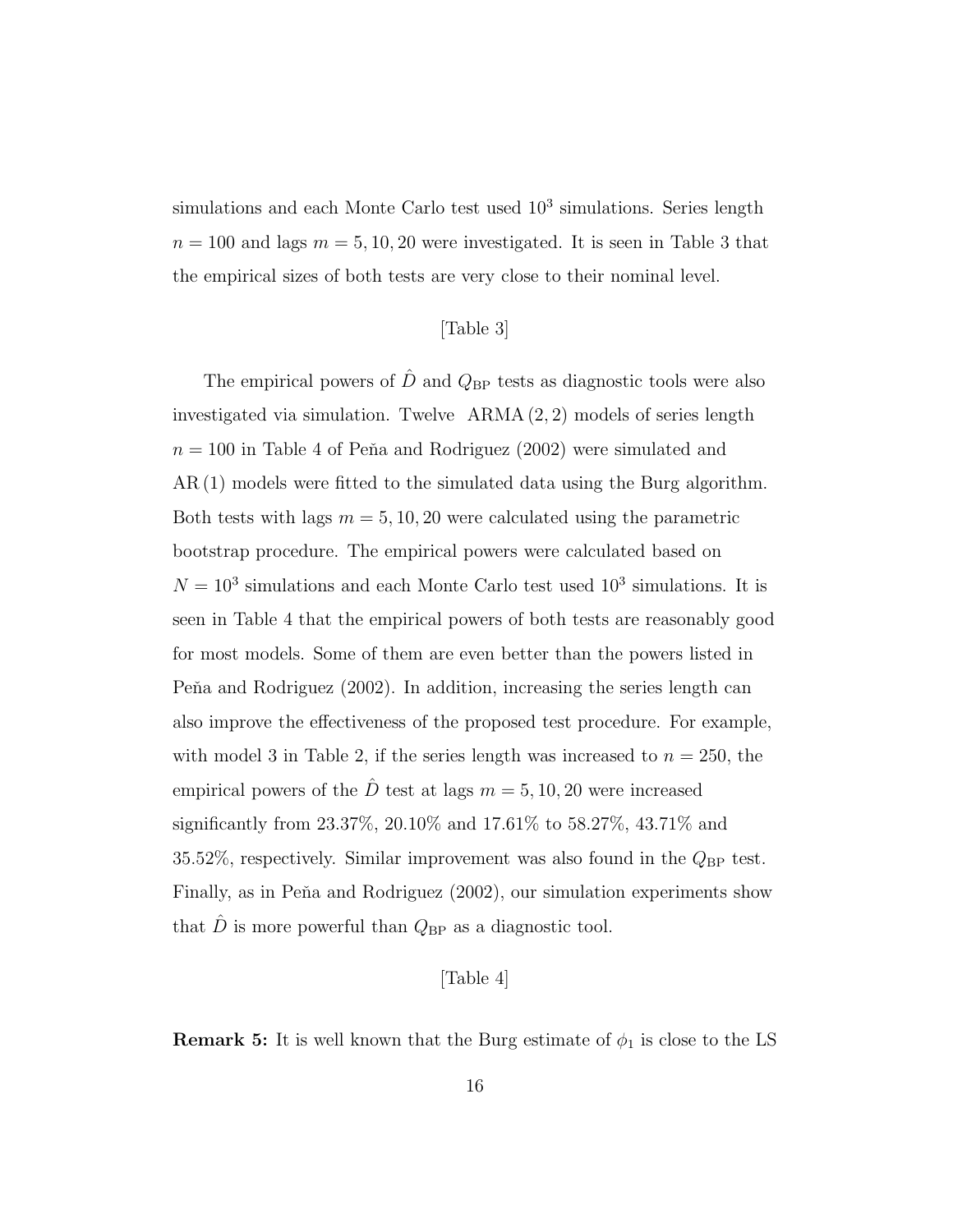estimate. The advantage of using Burg estimate is that it is always in the stationary region and this is needed for the Monte-Carlo test.

#### *4.3 Illustrative Application*

Tsay (2002, Ch. 2) tentatively identified an AR(3) or AR(5) model for the monthly simple returns of CRSP value-weighted index from January 1926 to December 1997 using the partial autocorrelation function. Here  $n = 864$  and the usual Box-Pierce portmanteau test at lags  $m = 5, 10, 20$ does not suggest model inadequacy of either model at the 5% level. By applying our Monte-Carlo test procedure, however, both the  $\hat{D}$  and  $Q_{\rm BP}$ tests in §4 reject both models. The P-values are displayed in Table 5. The infinite variance hypothesis is plausible since the estimates for  $\alpha$  of residuals in the fitted  $AR(3)$  and  $AR(5)$  models are 1.696 and 1.635, respectively. We may conclude from this example that using the ordinary portmanteau tests may lead to a wrong decision if innovations have infinite variance.

#### [Table 5]

#### 5. CONCLUDING REMARK

We will provide an R package implementing the portmanteau tests described in this paper on CRAN.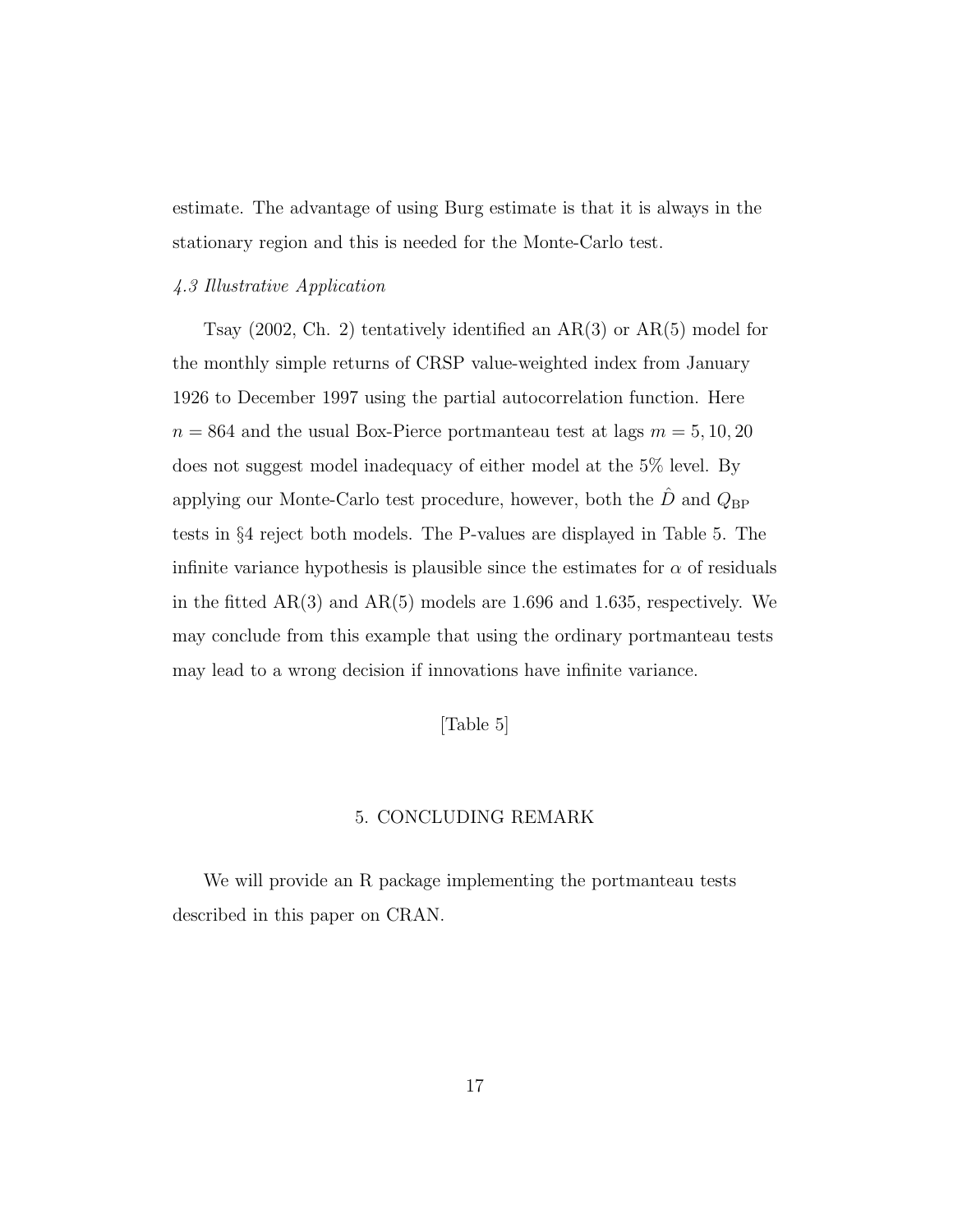#### APPENDIX A: PROOF OF THEOREM 1

First, by decomposing the determinant of the sample autocorrelation matrix  $\mathbf{R}_{(m)}$ , Pena and Rodriguez (2002) showed that  $|\mathbf{R}_{(m)}|^{1/m}$  is a weighted function of the first  $m$  partial autocorrelations. Specifically,

$$
|\mathbf{R}_{(m)}|^{1/m} = \prod_{i=1}^{m} (1 - \pi_i^2)^{(m+1-i)/m}.
$$
 (29)

Suppose that under the null hypothesis,  $\hat{D}$  is asymptotic distributed as  $\mathcal{X}$ . By applying the  $\delta$ -method to  $g(x) = \log(1-x)$ , it follows that  $-(n/\log(n))^{2/\alpha} \log (|\mathbf{R}_{(m)}|^{1/m})$  is asymptotically distributed as X. From eqn. (29), we can have

$$
- \left(\frac{n}{\log(n)}\right)^{2/\alpha} \log\left(|\mathbf{R}_m|^{1/m}\right) =
$$

$$
- \left(\frac{n}{\log(n)}\right)^{2/\alpha} \sum_{i=1}^m \frac{m-i+1}{m} \log(1-\pi_i^2).
$$
(30)

Next suppose that

$$
\left(\frac{n}{\log(n)}\right)^{2/\alpha} \left(\pi_1^2, \pi_2^2, \dots, \pi_m^2\right)^T \longrightarrow Y,
$$
\n(31)

and apply the multivariate  $\delta$ -method to

$$
g(\pi_1^2, \pi_2^2, \dots, \pi_m^2) = -\sum_{i=1}^m \frac{m-i+1}{m} \log(1 - \pi_i^2),
$$

it follows that

$$
-\sum_{i=1}^{m} \frac{m-i+1}{m} \log(1 - \pi_i^2) \to \left(1, \frac{m-1}{m}, \dots, \frac{1}{m}\right) Y. \tag{32}
$$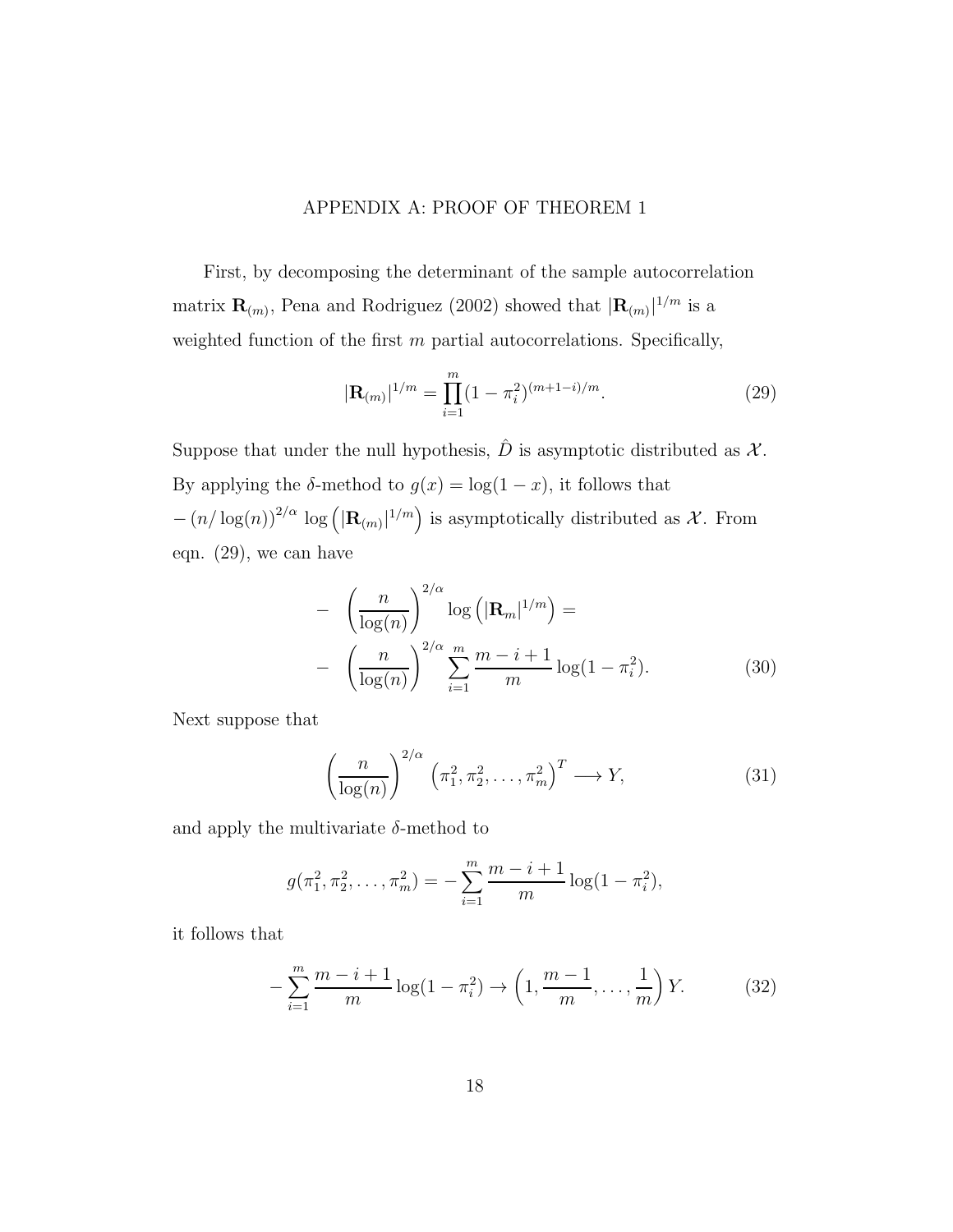From the Cramer-Wold theorem, it follows that

$$
\left(1, \frac{m-1}{m}, \dots, \frac{1}{m}\right) \left( \left(\frac{n}{\log(n)}\right)^{2/\alpha} \pi_1^2, \dots, \left(\frac{n}{\log(n)}\right)^{2/\alpha} \pi_m^2 \right)^T
$$

$$
\longrightarrow \left(1, \frac{m-1}{m}, \dots, \frac{1}{m}\right) Y \tag{33}
$$

By eqn. (15), it follows that

$$
\left(1, \frac{m-1}{m}, \dots, \frac{1}{m}\right) \left( \left(\frac{n}{\log(n)}\right)^{2/\alpha} \pi_1^2, \dots, \left(\frac{n}{\log(n)}\right)^{2/\alpha} \pi_m^2 \right)^T
$$

$$
\longrightarrow W_1^2 + \frac{m-1}{m} W_2^2 + \dots + \frac{1}{m} W_m^2, \tag{34}
$$

Finally, from eqn. (33) and eqn. (34),

$$
\left(1, \frac{m-1}{m}, \dots, \frac{1}{m}\right)Y \to \sum_{i=1}^{m} \frac{m+1-i}{m}W_i^2,
$$

and from (31), we have the

$$
\hat{D} \to \sum_{i=1}^{m} \frac{m+1-i}{m} W_i^2. \qquad \Box
$$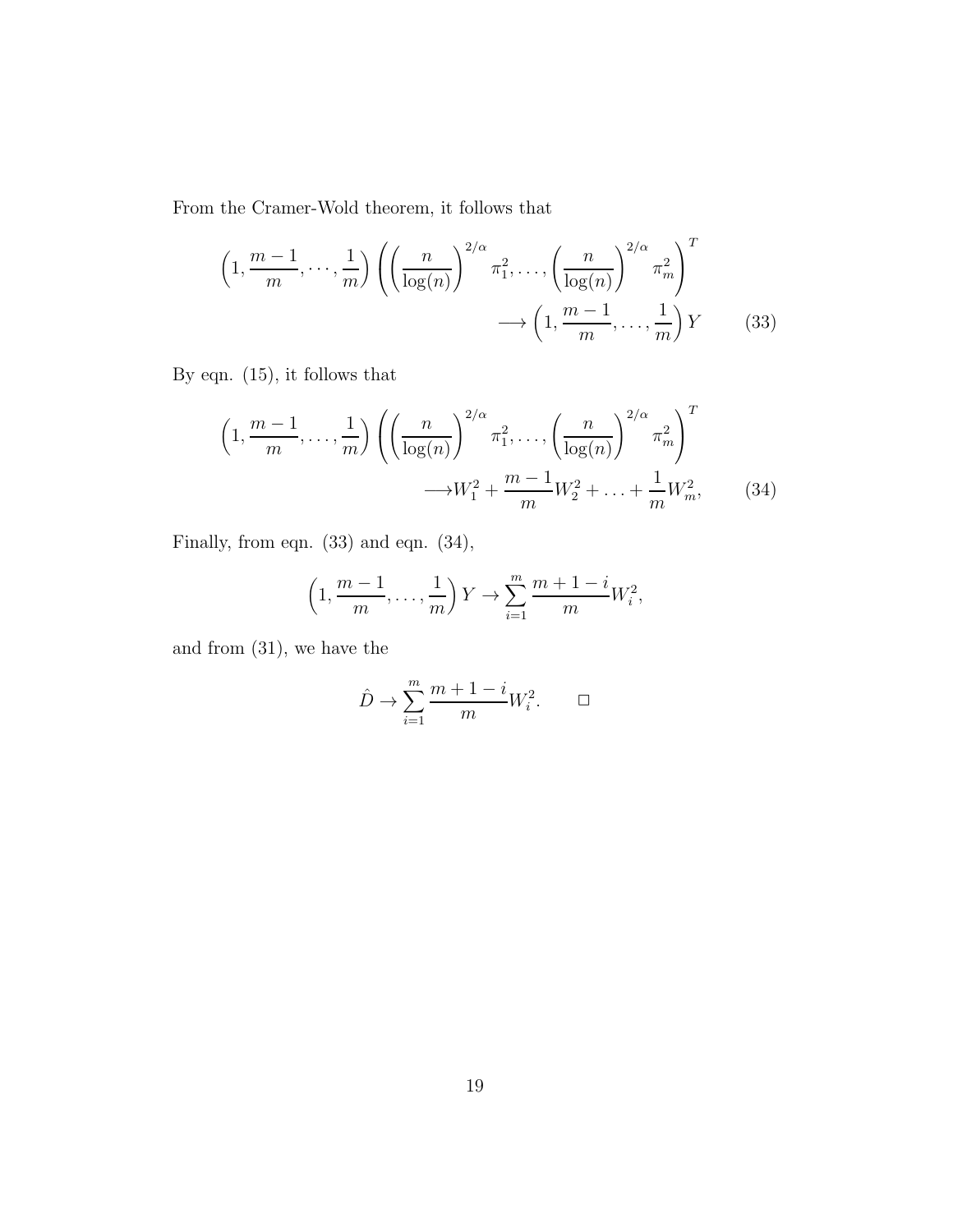#### APPENDIX B: MONTE-CARLO TEST PROCEDURE

The Monte-Carlo test procedure for diagnostic checking of AR and ARMA models with stable Paretian errors can be summarized below. Note that, to check randomness of a time series, we skip Step 1 and in Step 4 we simulate data from an IID sequence of  $\{Z_{\hat{\alpha}}\}$  rather than from the fitted model.

- Step 1 Fit an AR model to data using least-squares or the Burg algorithm or for ARMA, an approximate Gaussian maximum likelihood algorithm is used. Calculate residuals  $\{\hat{Z}_t\}$  and the portmanteau test of interest, say  $\hat{D}_m$ .
- **Step 2** Estimate  $\alpha$  from residuals  $\{\hat{Z}_t\}$  in Step 1. The estimator given by McCulloch (1986) may be used.
- Step 3 Select the number of Monte-Carlo simulations, B. Typically  $100 \le B \le 1000$ .
- Step 4 Simulate the fitted model using the estimated AR or ARMA parameters in Step 1 and  $\hat{\alpha}$  in Step 2. Obtain  $\hat{D}_m$  after estimating the parameters in the simulated series.
- **Step 5** Repeat Step 4 B times counting the number of times k that a value of  $\hat{D}_m$  greater than or equal to that in Step 1 has been obtained.
- **Step 6** The *P*-value for the test is  $(k + 1)/(B + 1)$ .
- Step 7 Reject the null hypothesis if the P-value is smaller than a predetermined significance level.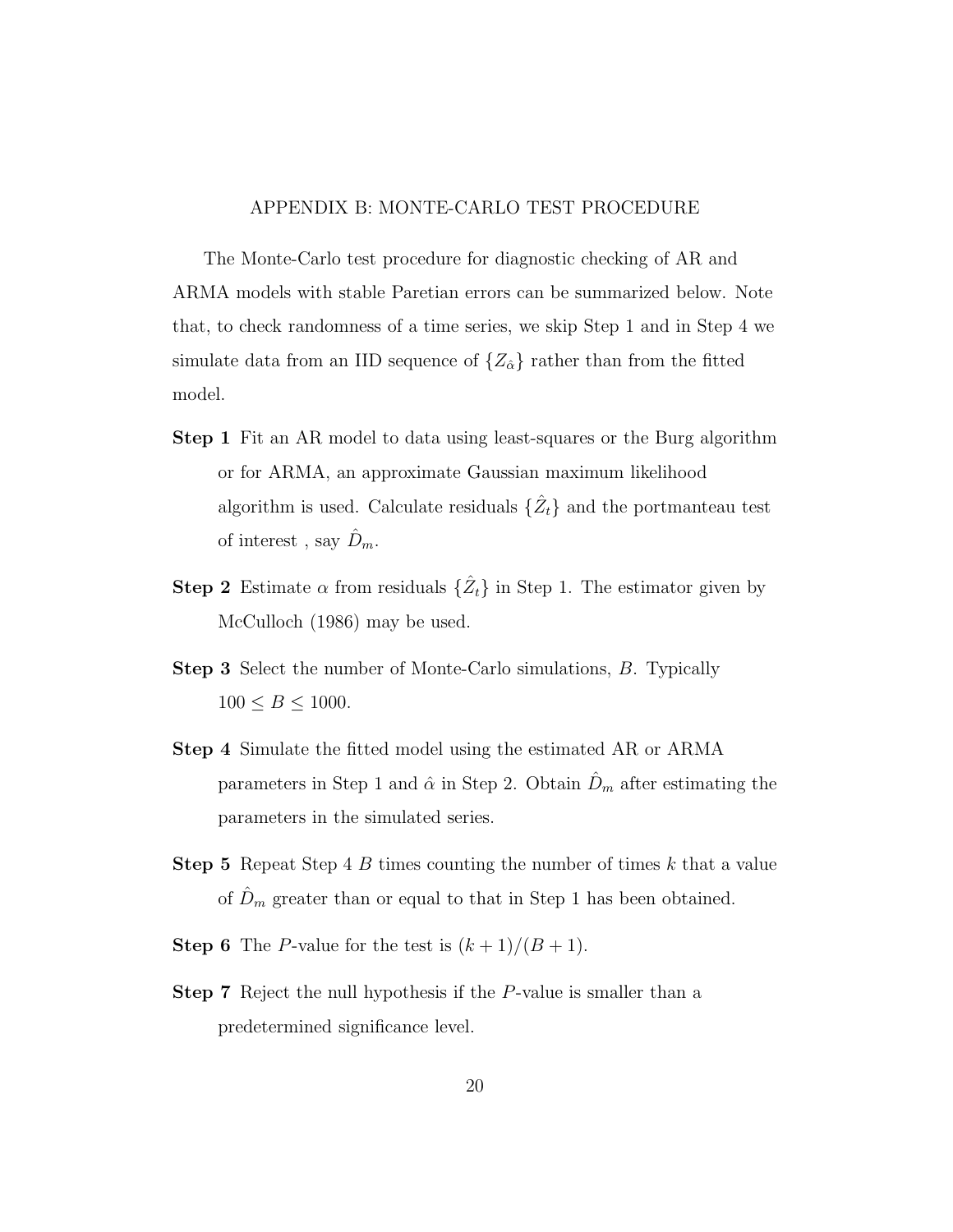## APPENDIX C: THE GENERALIZATION OF LINEAR EXPANSION OF RESIDUAL AUTOCORRELATION

#### *C.1 Introduction*

Residual autocorrelations are an important tool for diagnostic checking of autoregressive and moving average ( ARMA ) models. Their asymptotic distributions from univariate ARMA models were first derived by Box and Pierce (1970). McLeod (1978) refined the derivation and extended it to the multiplicative seasonal ARMA models. Their results were established under the assumption that error sequences have finite variance and the parameters are estimated using least squares, or equivalently, using maximum likelihood estimation (MLE) for Gaussian ARMA processes. Their result may not be valid if the parameters of interest are estimated using other estimation methods or linear processes with infinite variance. This section demonstrates how the linear expansion of residual autocorrelations in Box and Pierce (1970) also holds for other estimation methods and for AR models with stable Paretian errors. The expansion may be used to derive the limiting distribution of residual autocorrelations.

#### *C.2 The Autoregressive Process*

Consider an  $AR(p)$  process as follows:

$$
\phi(B)y_t = a_t,\tag{35}
$$

where *B* denotes the backward operator,  $\phi(B) = 1 - \phi_1 B - \cdots - \phi_p B^p$ , and  ${a_t}$  is a sequence of independent and identical random variables with mean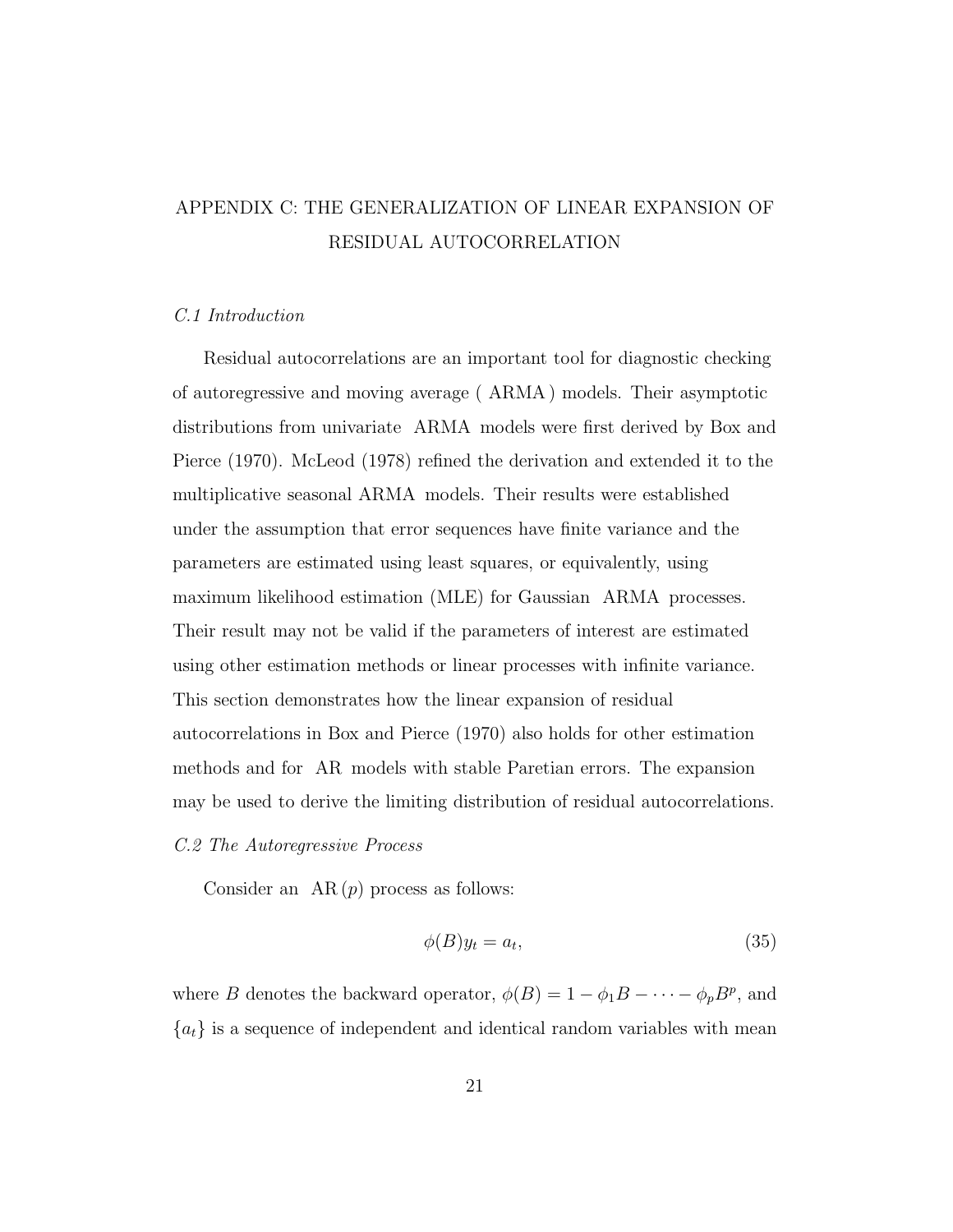zero and finite variance  $\sigma_a^2$ . For given values  $\dot{\Phi} = (\dot{\phi}_1, \dots, \dot{\phi}_p)^T$  of parameters, we can define

$$
\dot{a}_t = a_t(\dot{\Phi}) = y_t - \dot{\phi}_1 y_{t-1} - \dots - \dot{\phi}_p y_{t-p} = \dot{\Phi}(B) y_t \tag{36}
$$

and the corresponding autocorrelation function at lag  $k$  as

$$
\dot{r}_k = r_k(\dot{\Phi}) = \frac{\sum \dot{a}_t \dot{a}_{t-k}}{\sum \dot{a}_t^2}.
$$
\n(37)

*C.3 Linear Expansion of Residual Autocorrelation Function about Error Autocorrelation Functions*

Consider approximating the residual autocorrelation  $\hat{r}_k$  by a first order Taylor expansion about  $\hat{\Phi} = \Phi$ . Let  $\dot{c}_k$  and  $\dot{r}_k$  denote  $\sum \dot{a}_t \dot{a}_{t-k}$  and  $\dot{c}_k/\dot{c}_0$ respectively, where  $k \in \text{integer}$ . Consider the estimators of  $\Phi$  satisfying

$$
\hat{\phi}_j = \phi_j + O_p\left(1/\sqrt{n}\right), \ \forall \ j.
$$
\n(38)

We have

$$
\hat{r}_k = r_k + \sum_{j=1}^p \left( \phi_j - \hat{\phi}_j \right) \hat{\delta}_{jk} + O_p(1/n) , \qquad (39)
$$

where

$$
\hat{\delta}_{jk} = -\frac{\partial \dot{r}_k}{\partial \dot{\phi}_j} |_{\dot{\Phi} = \hat{\Phi}}
$$
\n
$$
= -\frac{\partial}{\partial \dot{\phi}_j} \left(\frac{\dot{c}_k}{\dot{c}_0}\right) |_{\dot{\Phi} = \hat{\Phi}}
$$
\n
$$
= \hat{\delta}_{ij}^{(1)} + \hat{\delta}_{ij}^{(2)},
$$
\n
$$
\hat{\delta}_{ij}^{(1)} = -\dot{c}_k \frac{\partial}{\partial \dot{\phi}_j} \left(\frac{1}{\dot{c}_0}\right) |_{\dot{\Phi} = \hat{\Phi}}
$$
\n(40)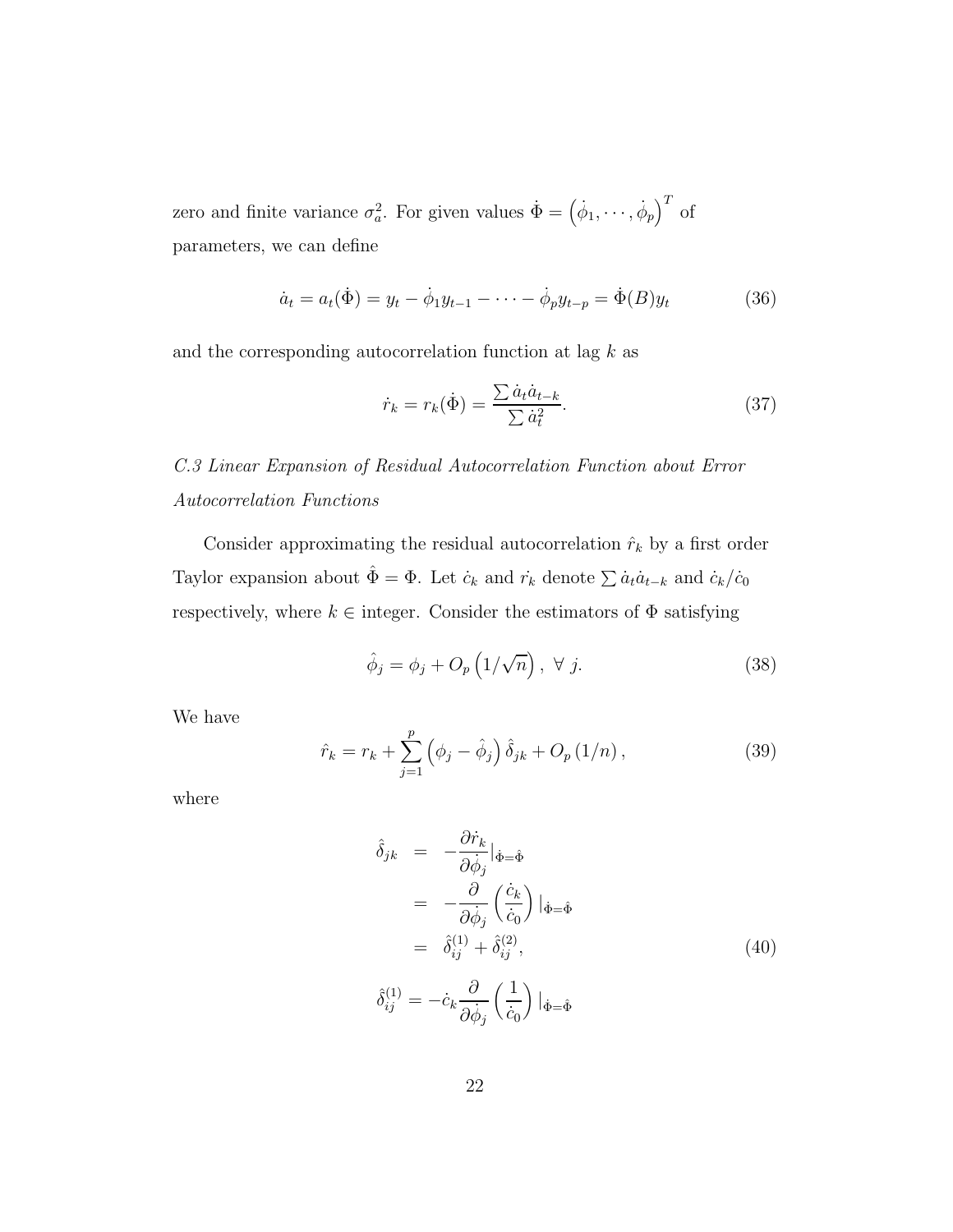and

$$
\hat{\delta}^{(2)}_{ij} = -\frac{1}{\dot{c}_0} \frac{\partial \dot{c}_k}{\partial \dot{\phi}_j} |_{\dot{\Phi} = \hat{\Phi}}.
$$

For LS estimates, we have that

$$
\frac{\partial}{\partial \dot{\phi}_j} \left[ \sum \dot{a}_t^2 \right] \Big|_{\dot{\Phi} = \hat{\Phi}} = \frac{\partial c_0}{\partial \dot{\phi}_j} \Big|_{\dot{\Phi} = \hat{\Phi}} = 0 \tag{41}
$$

so it is straightforward that  $\hat{\delta}_{ij}^{(1)} = 0$ . Using this result, Box and Pierce (1970) showed that  $\hat{\delta}_{jk} = \psi_{k-j}$  to order  $O_p(n^{-1/2})$ , where  $\psi_j$ 's are the impulse response coefficients of the MA  $(\infty)$  representation of eqn. (35). For other estimation methods, however,  $\hat{\delta}_{ij}^{(1)}$  may not be zero since eqn. (41) does not hold. To obtain a general result for  $\hat{\delta}_{ij}$ , therefore, we will calculate  $\hat{\delta}^{(1)}_{ij}$  explicitly.

Note that  $\hat{\delta}_{ij}^{(1)}$  can be written as follows:

$$
\dot{c}_k \cdot \left[ \sum \dot{a}_t^2 \right]^{-2} \frac{\partial \dot{c}_0}{\partial \dot{\phi}_j} |_{\dot{\Phi} = \hat{\Phi}}.\tag{42}
$$

By eqn. (2.15) of Box and Pierce (1970) and letting  $k = 0$ , eqn. (42) can be expressed as follows:

$$
\frac{\sum y_i^2}{\sum \hat{a}_t^2} \cdot \sum_{i=0}^p \hat{\phi}_i \left[ r_{-i+j}^{(y)} + r_{i-j}^{(y)} \right] \cdot \frac{\hat{c}_k}{\hat{c}_0}
$$
\n
$$
= \frac{\sum_{i=0}^p \hat{\phi}_i \left[ r_{-i+j}^{(y)} + r_{i-j}^{(y)} \right]}{\sum_{i=0}^p \sum_{j=0}^p \hat{\phi}_i \hat{\phi}_j r_{i-j}^{(y)}} \cdot \hat{r}_k, \tag{43}
$$

where

$$
r_{\nu}^{(y)} = \frac{\sum y_t y_{t-\nu}}{\sum y_t^2}.
$$

Let  $\hat{\zeta}_j$  denote

$$
\left(\sum_{i=0}^{p} \hat{\phi}_{i} \left[ r_{-i+j}^{(y)} + r_{i-j}^{(y)} \right] \right) / \left( \sum_{i=0}^{p} \sum_{j=0}^{p} \hat{\phi}_{i} \hat{\phi}_{j} r_{i-j}^{(y)} \right),
$$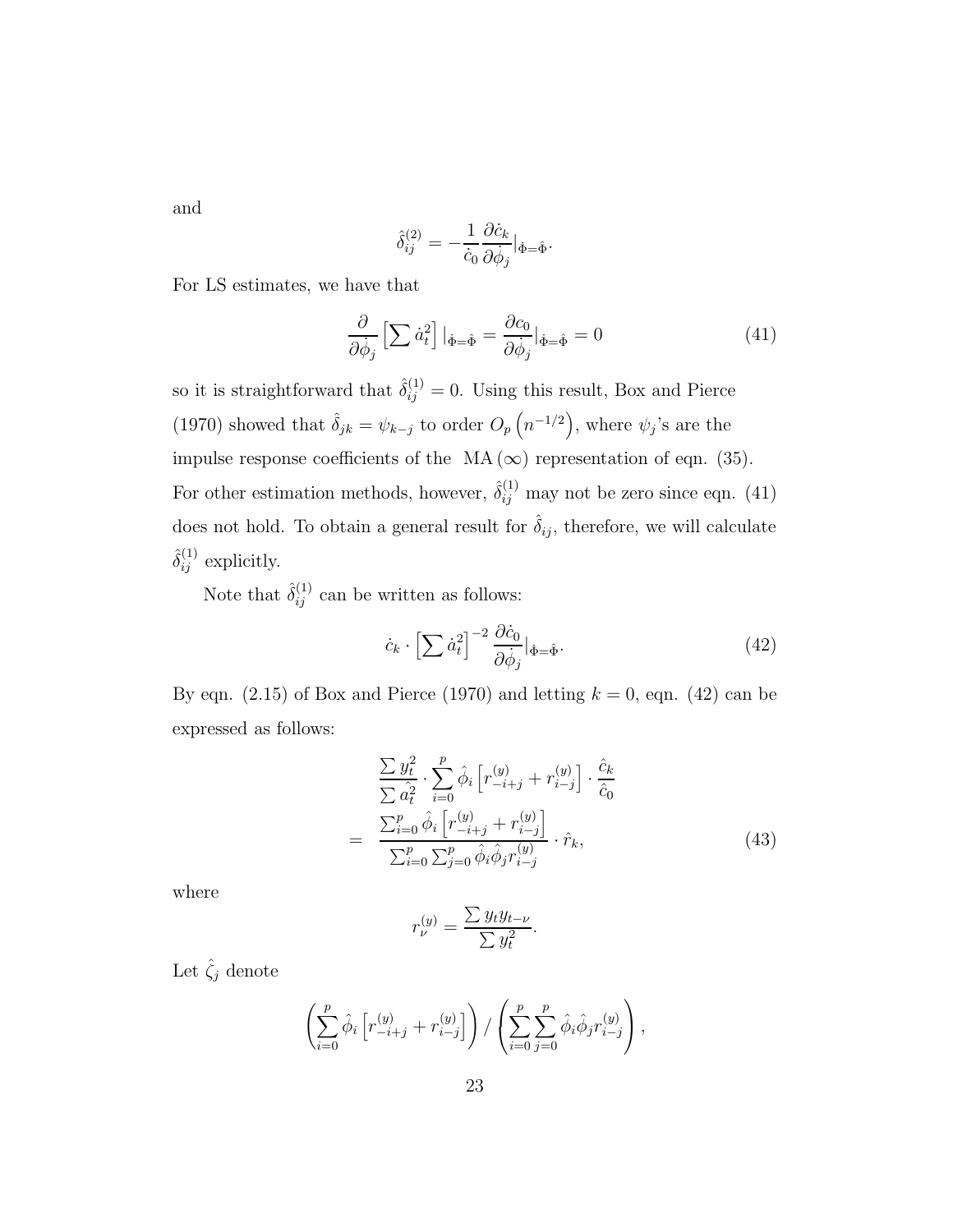and approximate  $\hat{\zeta}_j$  by replacing  $\hat{\phi}$ 's and  $r^{(y)}$ 's with  $\phi$ 's and  $\rho$ 's, the theoretical parameters and the autocorrelations of the autoregressive process  $\{y_t\}$ . By the Barteltt's formula,

$$
r_k^{(y)} = \rho_k + O_p\left(1/\sqrt{n}\right)
$$

as well as eqn.  $(38)$  and  $(43)$ , we have

$$
\hat{\zeta}_j = \zeta_j + O_p\left(1/\sqrt{n}\right). \tag{44}
$$

Then by making use of the recursive relation which is satisfied by the autocorrelations of an autoregressive process, eqn. (2.19) of Box and Pierce (1970), or

$$
\rho_{\nu} - \phi_1 \rho_{\nu - 1} - \dots - \phi_p \rho_{\nu - p} = \phi(B) \rho_{\nu} = 0, \quad \nu \ge 1,
$$
 (45)

 $\zeta_j$  can be simplified to yield

$$
\zeta_j = \frac{\sum_{i=0}^p \phi_i \rho_{-j+i}}{\sum_{i=0}^p \phi_i \rho_i}.
$$
\n(46)

Note that eqn. (46) has the same form of eqn. (2.20) of Box and Pierce (1970). Specifically, it can be seen as  $\delta_{-j}$ . Moreover, Box and Pierce indicated that  $\delta_{\nu} = 0$ ,  $\nu < 0$  so  $\zeta_j = 0$ . Plugging this result into eqn. (43), we have  $\hat{\delta}_{ij}^{(1)} = 0$ . Consequently, eqn. (2.20) of Box and Pierce (1970) for the linear expansion of residual autocorrelations still holds for other estimators with order  $\hat{\phi}_i - \phi = O_p(1/\sqrt{n}).$ 

**Remark 6**: Many estimators of  $\phi_{(p)}$  for an AR model with Paretian stable errors have order  $O_p([n/\log(n)]^{-1/\alpha})$ , such as Whittle's, Yule-Walker and LS estimtors. Using the result that  $\mathbf{r}_{(p)} = \rho_{(p)} + O_p([n/\log(n)]^{-1/\alpha}),$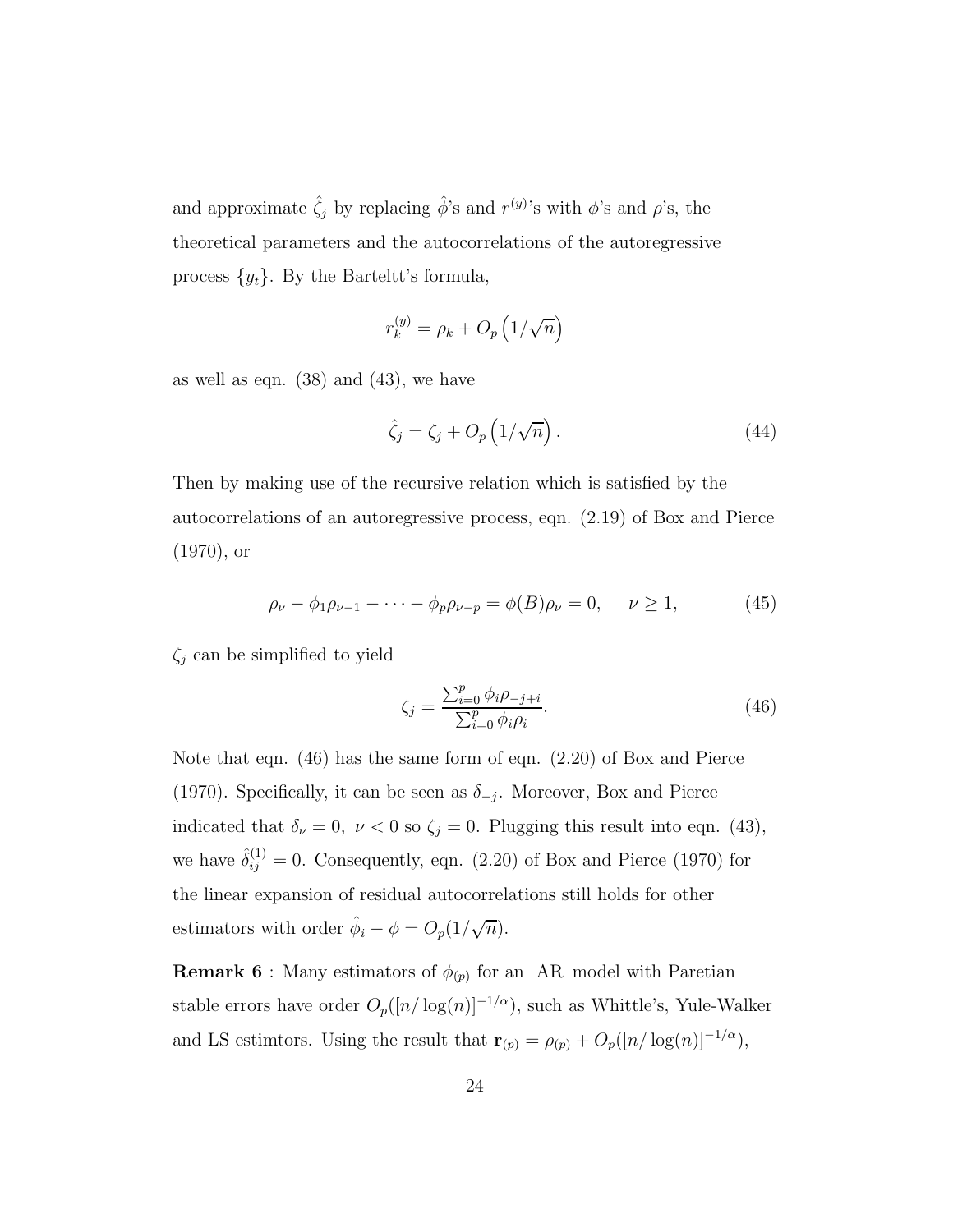and following the proofs in this section as well as in Box and Pierce (1970), we may obtain the linear expansion of residual autocorrelation functions for AR models with stable Paretian errors as in eqn. (20)

*C.4 The Equality of Residuals in* AR *and* ARIMA *Models*

The result in  $\S C.3$  may be extended to ARIMA models using technique in §5.1 of Box and Pierce (1970). If two time series (a) an ARMA  $(p, q)$  process

$$
\phi(B)w_t = \theta(B)a_t,\tag{47}
$$

and (b) an autoregressive series

$$
\pi(B)x_t = \left(1 - \pi_1 B - \dots - \pi_{p+q} B^{p+q}\right) x_t = a_t,
$$
\n(48)

are both generated from the same set of errors  $\{a_t\}$ , where

$$
\phi(B) = 1 - \phi B - \phi B^2 - \dots - \phi B^p,
$$

and

$$
\theta(B) = 1 - \theta B - \theta B^2 - \dots - \theta B^q.
$$

If

$$
\pi(B) = \phi(B)\theta(B),\tag{49}
$$

then when the models are fitted by least squares, their residuals, and hence also their autocorrelations, will be very nearly the same. In this section, we consider whether the equality of residuals between AR and ARIMA models is still valid when the parameters are estimated by other approaches.

As in eqn. (36), define

$$
\dot{a}_t^{AR} = a_t^{AR}(\dot{\pi}) = \dot{\pi}(B)x_t = -\sum_{j=0}^{p+q} \dot{\pi}_j x_{t-j},
$$
\n(50)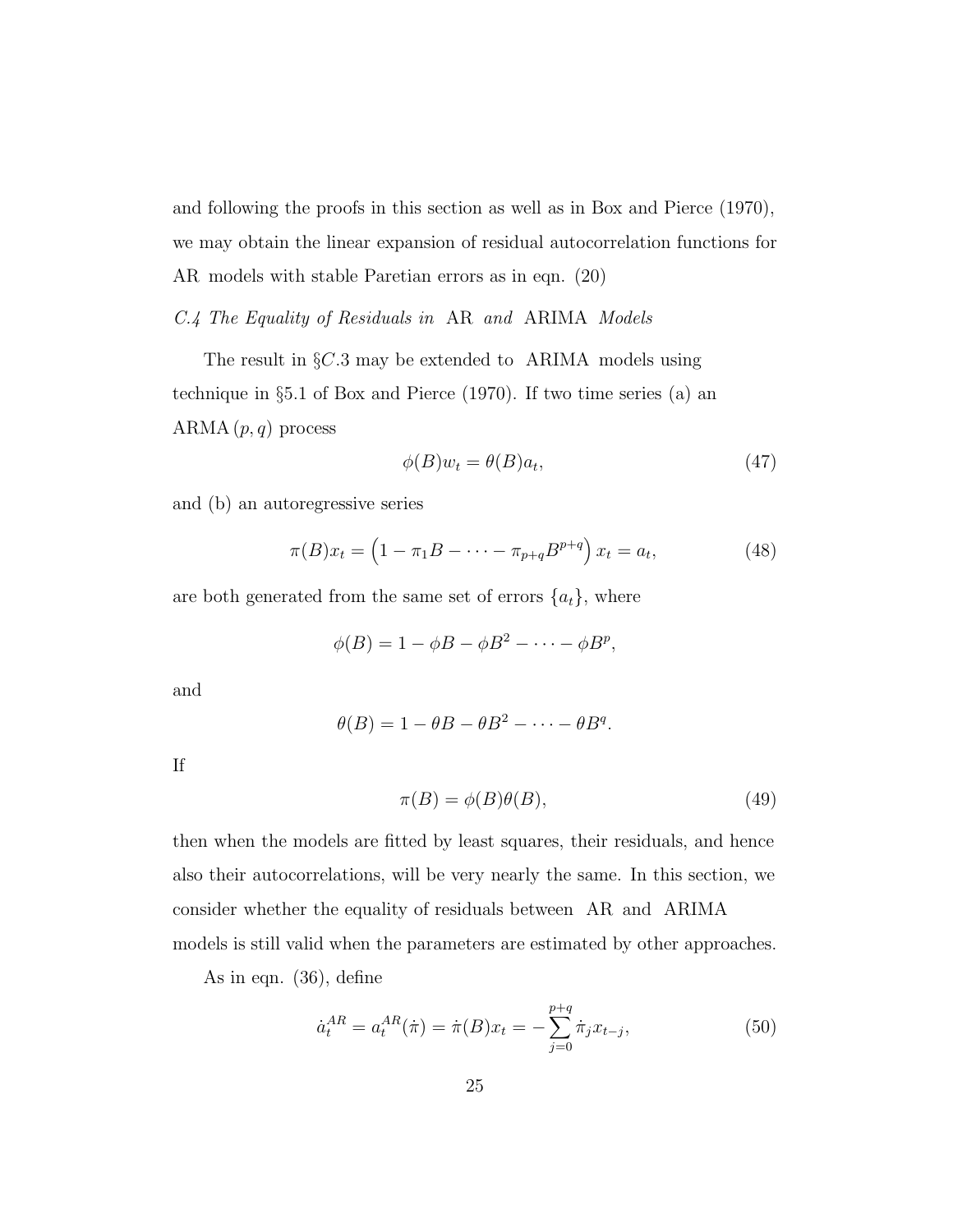where  $\dot{\pi}_0 = -1$ , and now also

$$
\dot{a}_t^* = a_t^*(\dot{\phi}, \dot{\theta}) = \dot{\phi}(B)\dot{\theta}(B)^{-1}w_t = \left[\sum_{i=0}^p \dot{\phi}_i B^i\right] \left[\sum_{j=0}^q \dot{\theta}_j B^j\right]^{-1} w_t, \tag{51}
$$

where  $\dot{\phi}_0 = \dot{\theta}_0 = -1$ . Using eqn. (5.12) and eqn. (5.13) of Box and Pierce (1970), we can approximate  $a_t^{AR}$  and  $a_t^*$  as follows:

$$
\dot{\mathbf{a}}^{AR} = \mathbf{a} + \mathbf{X} \left( \pi - \dot{\pi} \right) \tag{52}
$$

and

$$
\dot{\mathbf{a}}^{\star} = \mathbf{a} + \mathbf{X} \left( \beta - \dot{\beta} \right). \tag{53}
$$

Note that eqn. (52) and eqn. (53) can be seen as a linear regression model. We can estimate regression coefficients,  $\pi - \dot{\pi}$  and  $\beta - \dot{\beta}$  using any suitable method. Let  $g(\mathbf{X}, \dot{\mathbf{a}}^{\bullet})$  denote the corresponding estimator. Since both eqn. (52) and eqn. (53) have the same form, their estimators should agree with each other. For example, least squares estimates are given by

$$
\hat{\pi} - \dot{\pi} = g(\mathbf{X}, \dot{\mathbf{a}}^{AR}) = (\mathbf{X}^T \mathbf{X})^{-1} \mathbf{X}^T \dot{\mathbf{a}}^{AR}
$$
(54)

and

$$
\hat{\beta} - \dot{\beta} = g(\mathbf{X}, \dot{\mathbf{a}}^*) = (\mathbf{X}^T \mathbf{X})^{-1} \mathbf{X}^T \dot{\mathbf{a}}^*.
$$
 (55)

Then by setting  $\dot{a} = a$  and estimating the regression coefficients of eqn.  $(52)$  and eqn.  $(53)$ , we have

$$
\hat{\pi} - \pi = g(\mathbf{X}, \mathbf{a}) = \hat{\beta} - \beta.
$$
 (56)

Finally, by setting  $\dot{\mathbf{a}}^{AR} = \hat{\mathbf{a}}^{AR}$  and  $\dot{\mathbf{a}}^* = \hat{\mathbf{a}}^*$  in eqn. (52) and eqn. (53), it follows from eqn. (56) that to order  $O_p\left(|\hat{\beta} - \beta|^2\right)$ 

$$
\hat{\mathbf{a}}^{AR} = g(\mathbf{X}, \mathbf{a}) = \hat{\mathbf{a}}^{\star},\tag{57}
$$

and thus (to the same order)  $\hat{r}^{AR} = \hat{r}^*$ .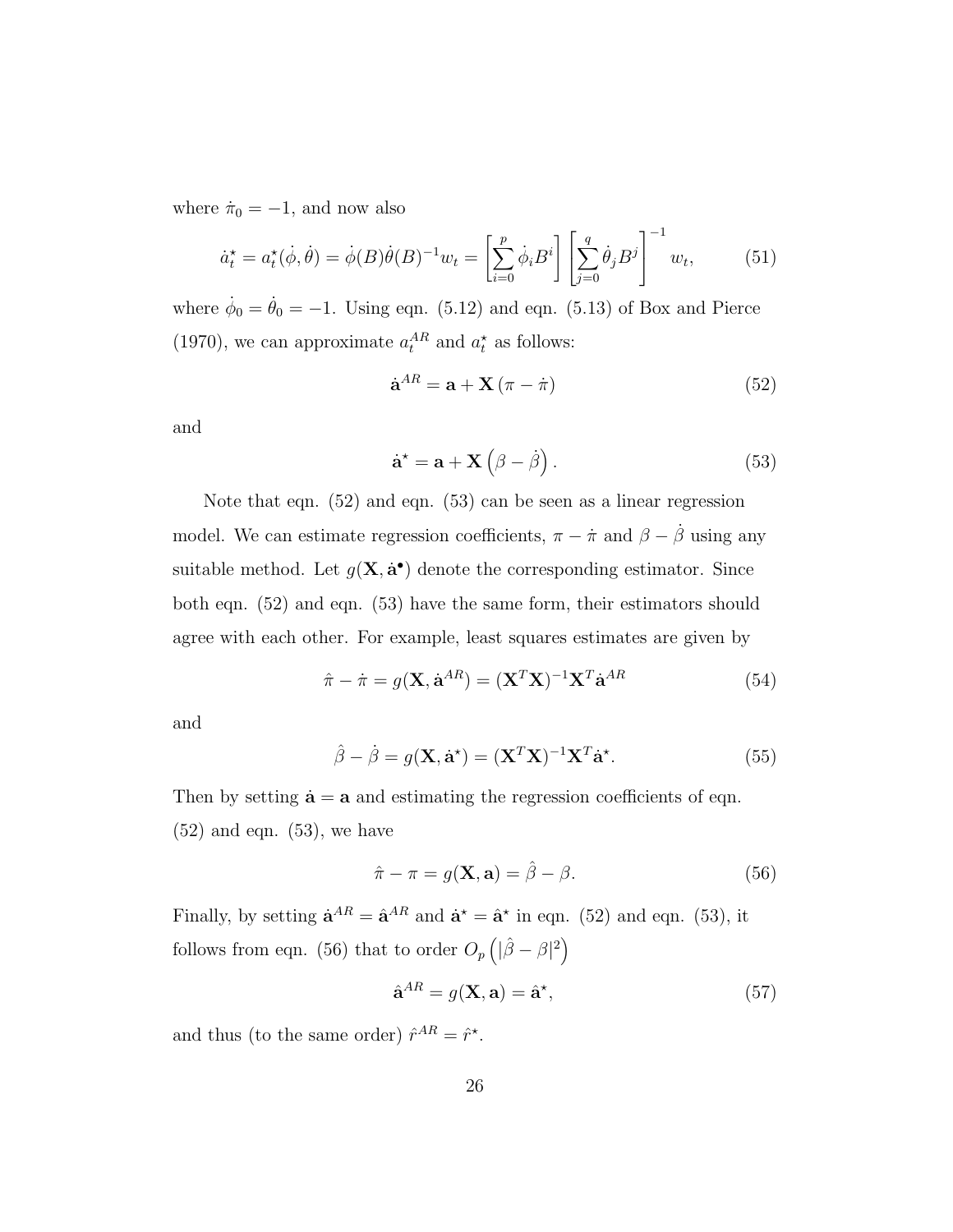#### REFERENCES

- Adler, R.J. Feldman, R.E. and Gallagher, C. (1998), "Analysing Stable Time Series," *A Practical Guide to Heavy Tails: Statistical Techniques and Applications*, Birkhäuser, Boston.
- Box, G.E.P. and Pierce, D.A. (1970), "Distribution of Residual Autocorrelation in Autoregressive-Integrated Moving Average Time Series Models," *Journal of American Statistical Association* 65, 1509-1526.
- Brockwell, P.J. and Davis, R.A. (1991), *Time Series: Theory and Methods*, Springer, New York.
- Davis, R.A. (1996), "Gauss-Newton and M-estimation for ARMA processes," *Stochastic Processes and their Applications* 63, 75–95.
- DAVIS, R.A. AND RESNICK, S. (1986), "Limit Theory for the Sample Covariance and Correlation Functions of Moving Averages," *The Annals of Statistics* 14, 533–558.
- McCulloch, J.H. (1986), "Simple Consistent Estimators of Stable Distribution Parameters," *Communication in Statistics–Computation and Simulation*, 15, 1109–1136.
- Mittnik, S., Rachev, S.T., Doganoglu, T. and Chenyao, D. (1999), "Maximum Likelihood Estimation of Stable Paretian Models," *Mathematical and Computer Modelling*, 29, 275–293.
- MONTI, A.C. (1994), "A Proposal for Residual Autocorrelation Test in Linear Models," *Biometrika* 81, 776–780.
- PEŇA, D. AND RODRIGUEZ, J. (2002), "A Powerful Portmanteau Test of Lack of Fit For Time Series," *Journal of American Statistical*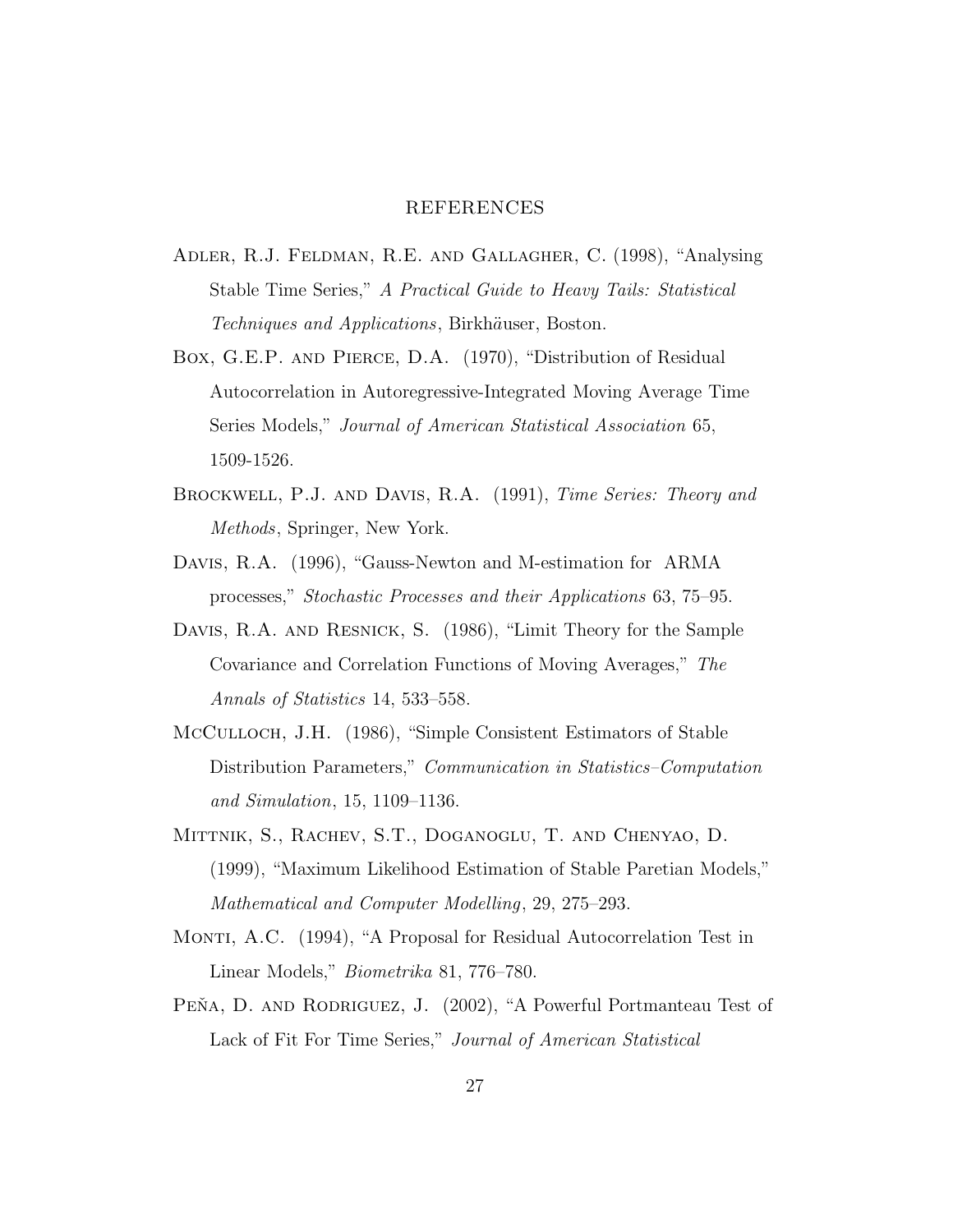*Association* 97, 601-610.

- Runde, R. (1997), "The Asymptotic Null Distribution of the Box-Pierce Q-Statistic for Random Variable with Infinite Variance: An Application to German Stock Returns," *Journal of Econometrics* 78, 205-216.
- Samorodnitsky, G. and Taqqu, M. (1994), *Stable-Non-Gaussian Random Processes*, Chapman-Hall, New York.

Tsay, R.S. (2002), *Analysis of Financial Time Series*, New York: Wiley.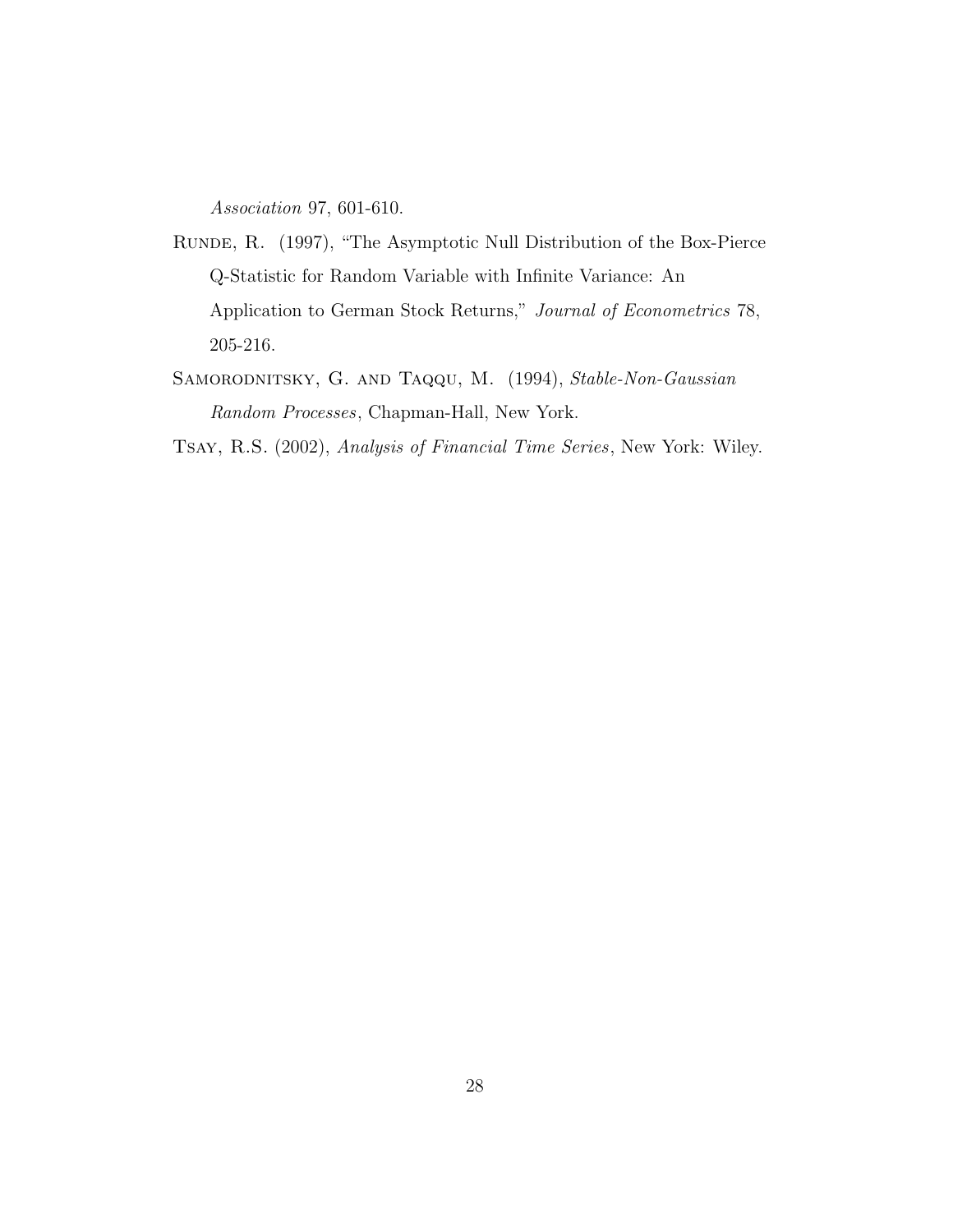TABLE I. EMPIRICAL SIZES (%) OF  $\hat{D}$  and  $Q_{\text{BP}}$  for a 5% significance test based on the parametric bootstrap procedure. The empir-ICAL SIZE FOR EACH TEST WAS CALCULATED BASED ON  $N = 10^4$  SIMU-LATIONS. EACH MONTE CARLO TEST ALSO USED  $B = 10^3$  simulations. SERIES LENGTH  $n = 250$  AND LAGS  $m = 5, 10, 15$  were investigated.

|                          |           |      |      | $\hat{D}(5)$ $\hat{D}(10)$ $\hat{D}(15)$ $Q_{BP}(5)$ $Q_{BP}(10)$ $Q_{BP}(15)$ |      |
|--------------------------|-----------|------|------|--------------------------------------------------------------------------------|------|
| $\alpha = 1.9$ 5.30      | 4.66      | 4.78 | 4.96 | 4.71                                                                           | 4.87 |
| $\alpha = 1.7$ 5.18 4.44 |           | 4.44 | 4.82 | 4.43                                                                           | 4.41 |
| $\alpha = 1.5$ 4.82      | 4.99 5.13 |      | 5.07 | 5.27                                                                           | 5.30 |
| $\alpha = 1.3$ 4.80      | 5.03      | 5.18 | 5.04 | 5.00                                                                           | 5.27 |
| $\alpha = 1.1$ 5.26      | 5.33      | 5.12 | 5.33 | 5.25                                                                           | 5.15 |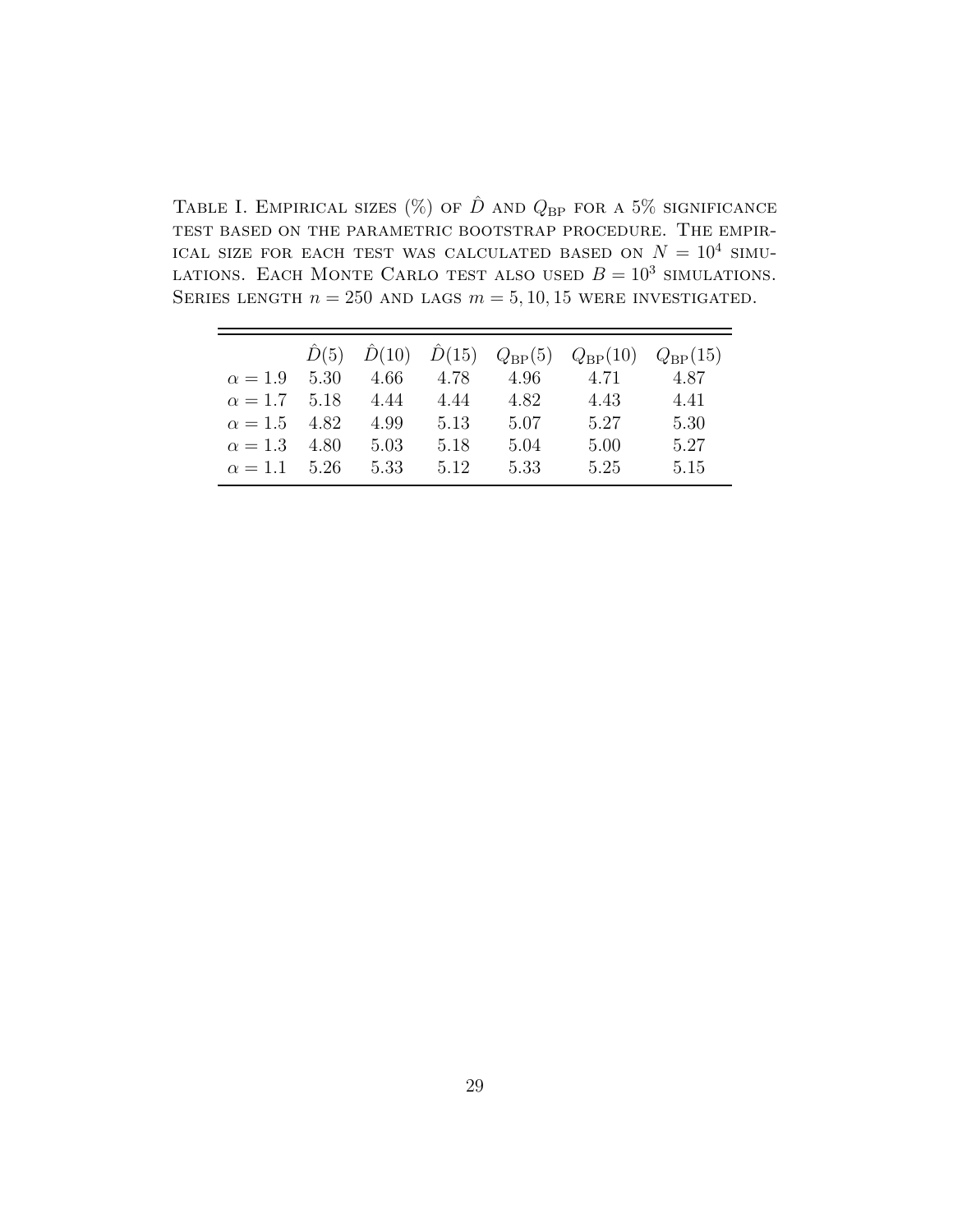|        | Monte-Carlo Test $\chi^2(m)$ Test |       |
|--------|-----------------------------------|-------|
| $m=5$  | 0.500                             | 0.042 |
| $m=10$ | 0.582                             | 0.228 |
| $m=20$ | 0.828                             | 0.404 |

TABLE II. P-VALUES FOR  $Q_{\rm LB}$  statistic using Monte-Carlo test and  $\chi^2$ -METHOD FOR TESTING RANDOMNESS OF EXCHANGE-RATE RETURNS.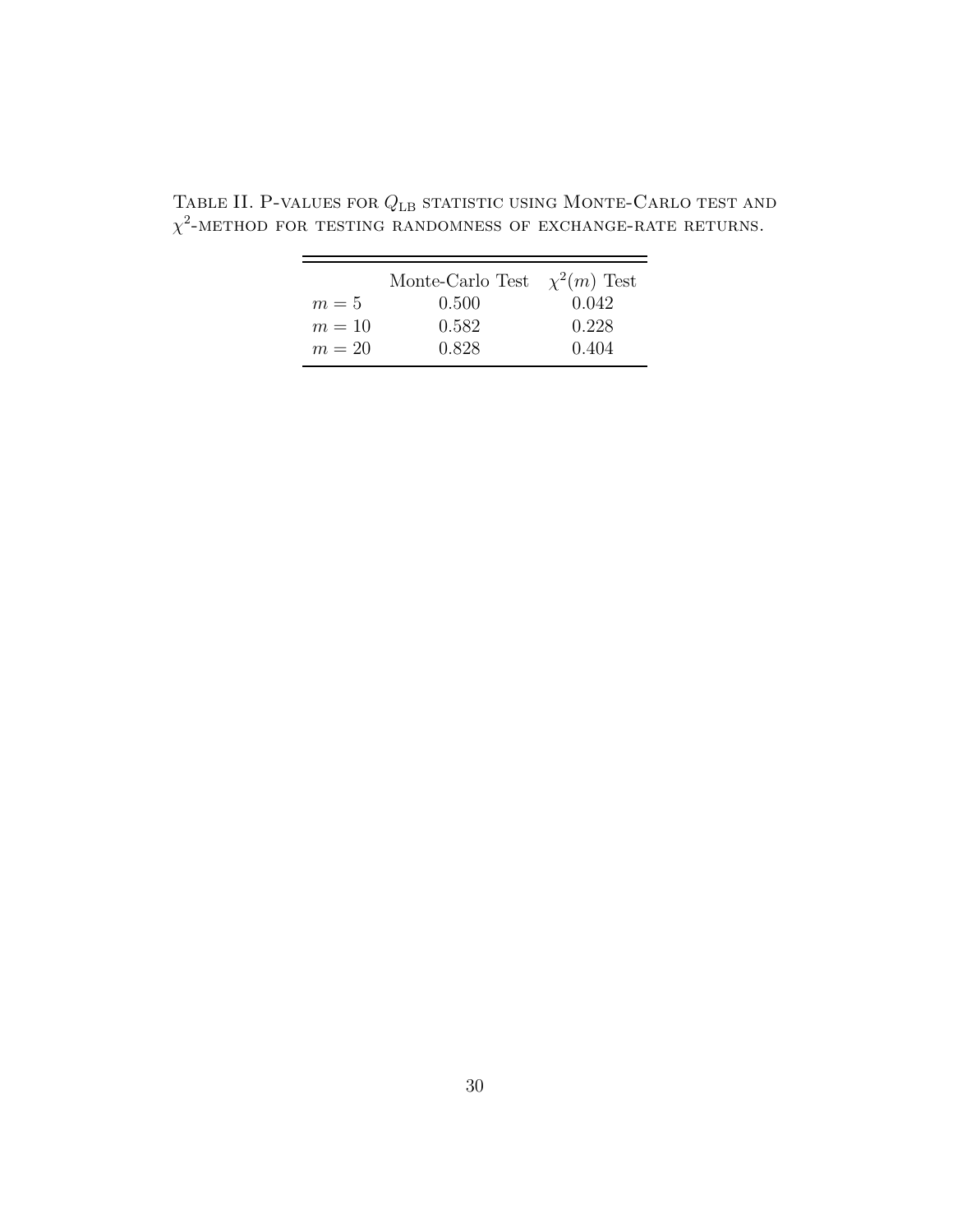TABLE III. EMPIRICAL SIZES (%) OF  $\hat{D}$  and  $Q_{\text{BP}}$  for a 5% significance TEST.  $\hat{D}$  AND  $Q_{\text{BP}}$  TESTS FOR CHECKING MODEL ADEQUACY OF AR(1) models fitted by the Burg algorithm. Both tests were implemented by the parametric bootstrap procedure. The empirical SIZE FOR EACH TEST WAS CALCULATED BASED ON  $N = 10^4$  SIMULATIONS. EACH MONTE CARLO TEST ALSO USED  $B = 10^3$  SIMULATIONS. SERIES LENGTH  $n = 100$  AND LAGS  $m = 5, 10, 20$  WERE INVESTIGATED.

| $\phi_1$ | D(5) | D(10) | D(20) | $Q_{\rm BP}(5)$ | $Q_{\rm BP}(10)$ | $Q_{\rm BP}(20)$ |
|----------|------|-------|-------|-----------------|------------------|------------------|
| 0.9      | 4.90 | 4.75  | 4.88  | 4.60            | 4.71             | 4.96             |
| 0.7      | 4.97 | 5.20  | 5.16  | 4.95            | 4.94             | 5.42             |
| 0.5      | 5.37 | 5.32  | 5.14  | 5.55            | 5.12             | 5.16             |
| 0.3      | 5.11 | 4.90  | 4.82  | 5.13            | 4.80             | 5.26             |
| 0.1      | 4.92 | 5.01  | 5.20  | 5.14            | 4.75             | 4.86             |
| $-0.1$   | 5.30 | 5.45  | 5.29  | 5.25            | 5.08             | 4.90             |
| $-0.3$   | 5.00 | 5.20  | 5.33  | 4.79            | 5.30             | 5.45             |
| $-0.5$   | 5.00 | 4.93  | 5.10  | 5.00            | 4.93             | 5.26             |
| $-0.7$   | 5.62 | 5.73  | 5.65  | 5.20            | 5.45             | 5.41             |
| $-0.9$   | 5.21 | 5.02  | 5.07  | 5.01            | 5.00             | 5.30             |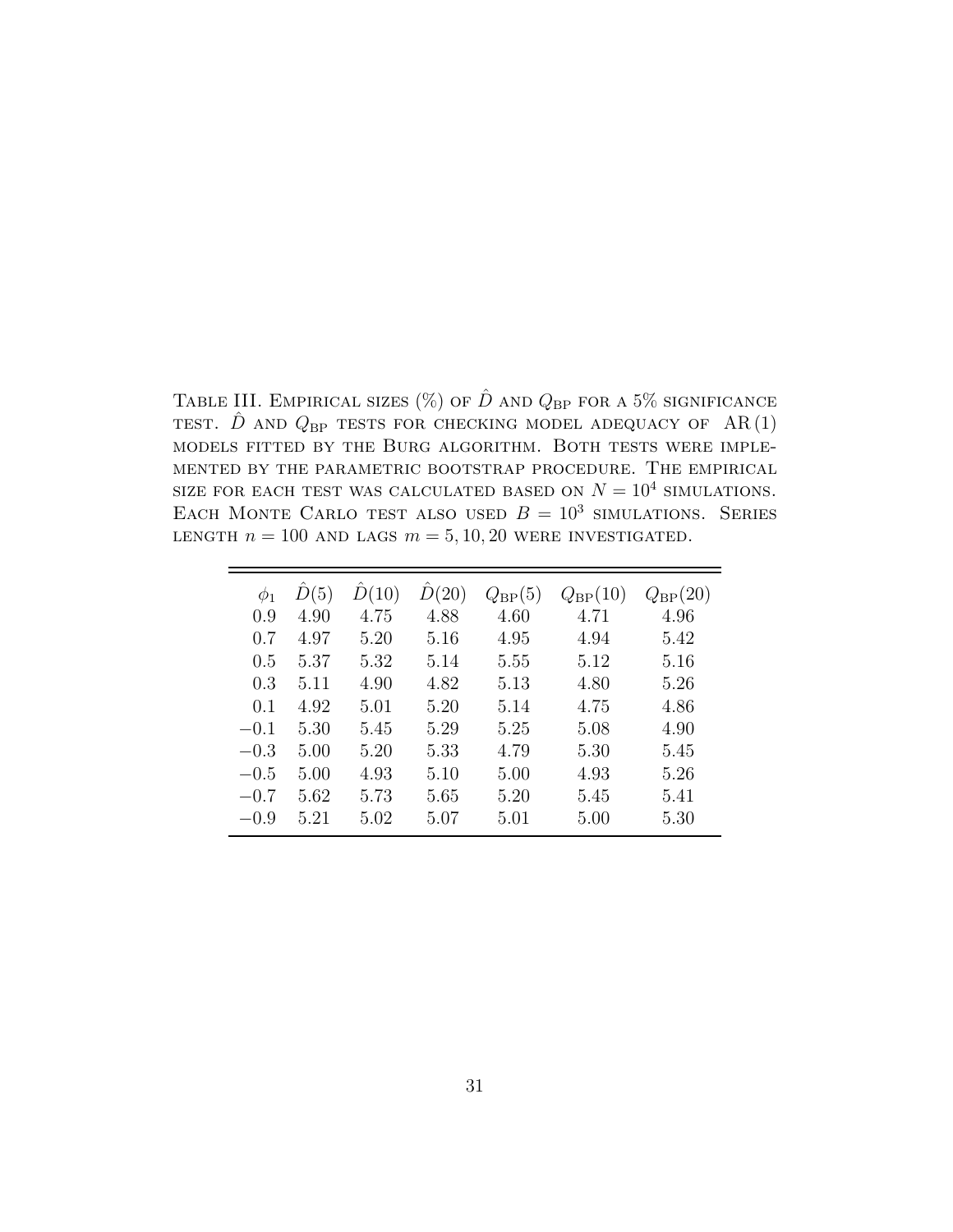TABLE IV. EMPIRICAL POWERS (%) OF  $\hat{D}$  AND  $Q_{BP}$  for a 5% signifi-CANCE TEST.  $\hat{D}$  AND  $Q_{\text{BP}}$  TESTS FOR CHECKING MODEL ADEQUACY OF TWELVE ARMA $(2, 2)$  models in Table 3 of Pena and Rodriguez (2002) FITTED BY  $AR(1)$  using the Burg algorithm. Both tests were implemented based on the parametric bootstrap procedure. The empirical power for each test was calculated based ON  $N = 10^4$  SIMULATIONS. EACH MONTE CARLO TEST ALSO USED  $B = 10^3$  simulations. Series length  $n = 100$  and lags  $m = 5, 10, 20$ were investigated.

| Model | $\hat{D}(5)$ | D(10) | $\hat{D}(20)$ | $Q_{\rm BP}(5)$ | $Q_{\rm BP}(10)$ | $Q_{\rm BP}(20)$ |
|-------|--------------|-------|---------------|-----------------|------------------|------------------|
| 1     | 53.32        | 38.31 | 32.77         | 29.59           | 21.76            | 19.25            |
| 2     | 99.01        | 98.56 | 98.01         | 94.53           | 70.46            | 59.61            |
| 3     | 23.37        | 20.10 | 17.61         | 21.62           | 16.71            | 15.17            |
| 4     | 77.13        | 59.38 | 48.12         | 60.82           | 40.29            | 35.15            |
| 5     | 93.22        | 87.62 | 79.84         | 84.66           | 66.68            | 58.46            |
| 6     | 13.74        | 11.17 | 10.05         | 10.68           | 9.13             | 8.61             |
| 7     | 26.51        | 26.25 | 24.92         | 17.56           | 13.80            | 13.05            |
| 8     | 33.92        | 26.68 | 23.57         | 27.36           | 20.60            | 19.25            |
| 9     | 99.44        | 99.27 | 99.16         | 98.71           | 93.17            | 78.88            |
| 10    | 76.71        | 58.06 | 48.50         | 40.62           | 28.39            | 25.94            |
| 11    | 99.01        | 98.46 | 97.87         | 94.02           | 67.04            | 57.11            |
| 12    | 99.89        | 99.87 | 99.48         | 99.86           | 99.63            | 99.48            |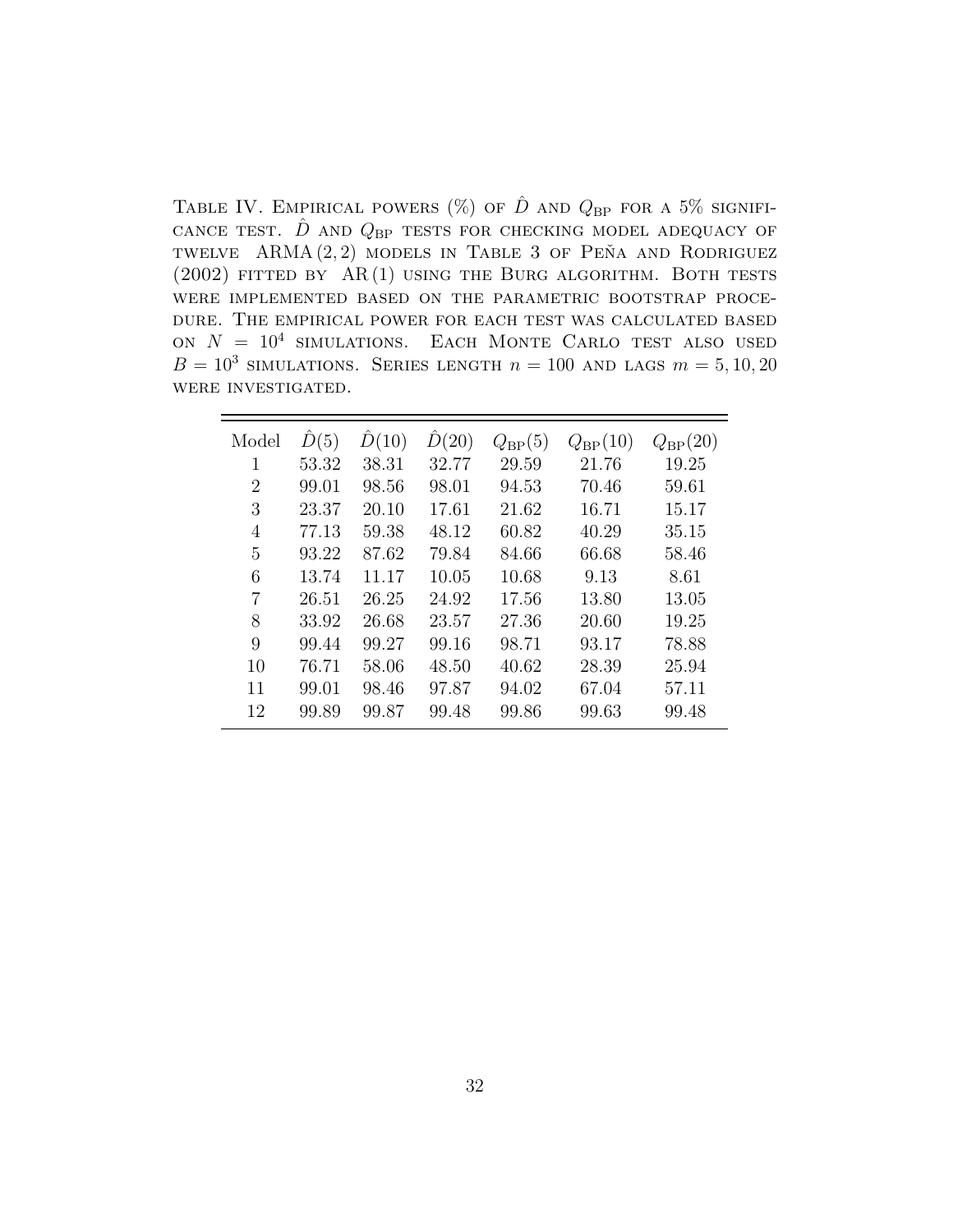Table V. An illustrated example using the monthly simple return of CRSP value-weighted index data from Tsay (2002). The DATA WERE FITTED BY AN  $AR(3)$  model and an  $AR(5)$  model. The ENTRIES IN THE FIRST TWO COLUMNS ARE THE P-VALUES OF  $\hat{D}$  and  $Q_{BP}$  in §4 based on the Monte-Carlo test; those in the third column are the P-value of the portmanteau test of Box and PIERCE (1970) ASSUMING A NORMAL DISTRIBUTION, DENOTED BY  $Q_{\text{BP}}^{\text{N}}$ .

|        |           | AR(3)        |                      |
|--------|-----------|--------------|----------------------|
|        | $\hat{D}$ | $Q_{\rm BP}$ | $Q^{\rm N}_{\rm BP}$ |
| $m=5$  | 0.050     | 0.026        | 0.197                |
| $m=10$ | 0.030     | 0.021        | 0.107                |
| $m=20$ | 0.019     | 0.012        | 0.247                |
|        |           |              |                      |
|        |           | AR(5)        |                      |
|        | $\hat{D}$ | $Q_{\rm BP}$ | $Q^{\rm N}_{\rm BP}$ |
| $m=5$  | 0.064     | 0.055        | 0.998                |
| $m=10$ | 0.052     | 0.045        | 0.345                |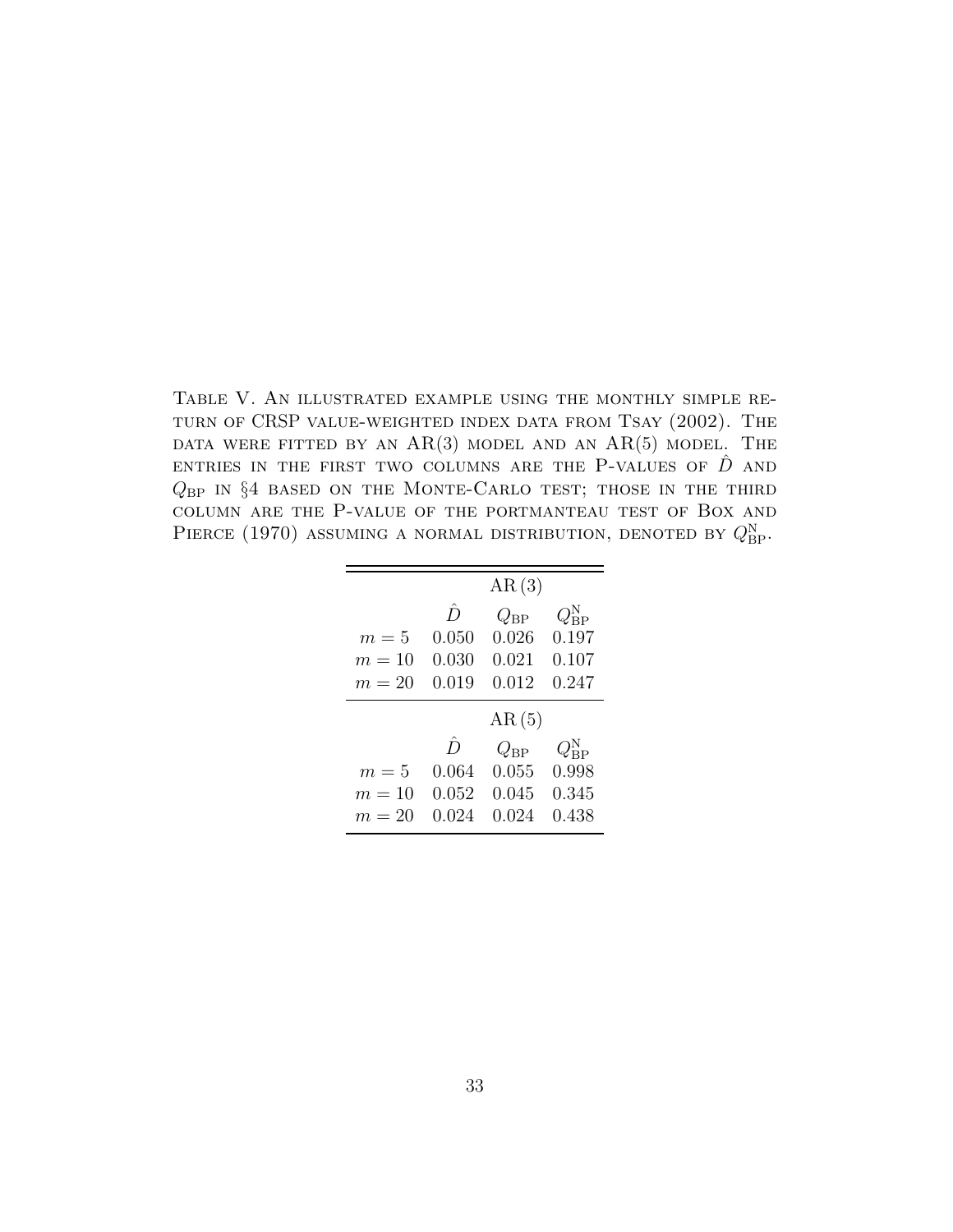

Figure 1: The slow convergence of the  $\hat{D}$  test to its asymptotic distribution. Random sequences of series length  $n = 10^3, 2000, 5000, 10^4$  were simulated from  $S_{1,5}(1,0,0)$ . 250 simulations were used to retrieve empirical percentiles of the  $\hat{D}$  test with  $m = 5$ . The 5, 10, 30, 50, 70, 90, 95, 97.5, 99 (%) empirical quantiles were plotted as black circles and the corresponding asymptotic distribution was also plotted as the dot line.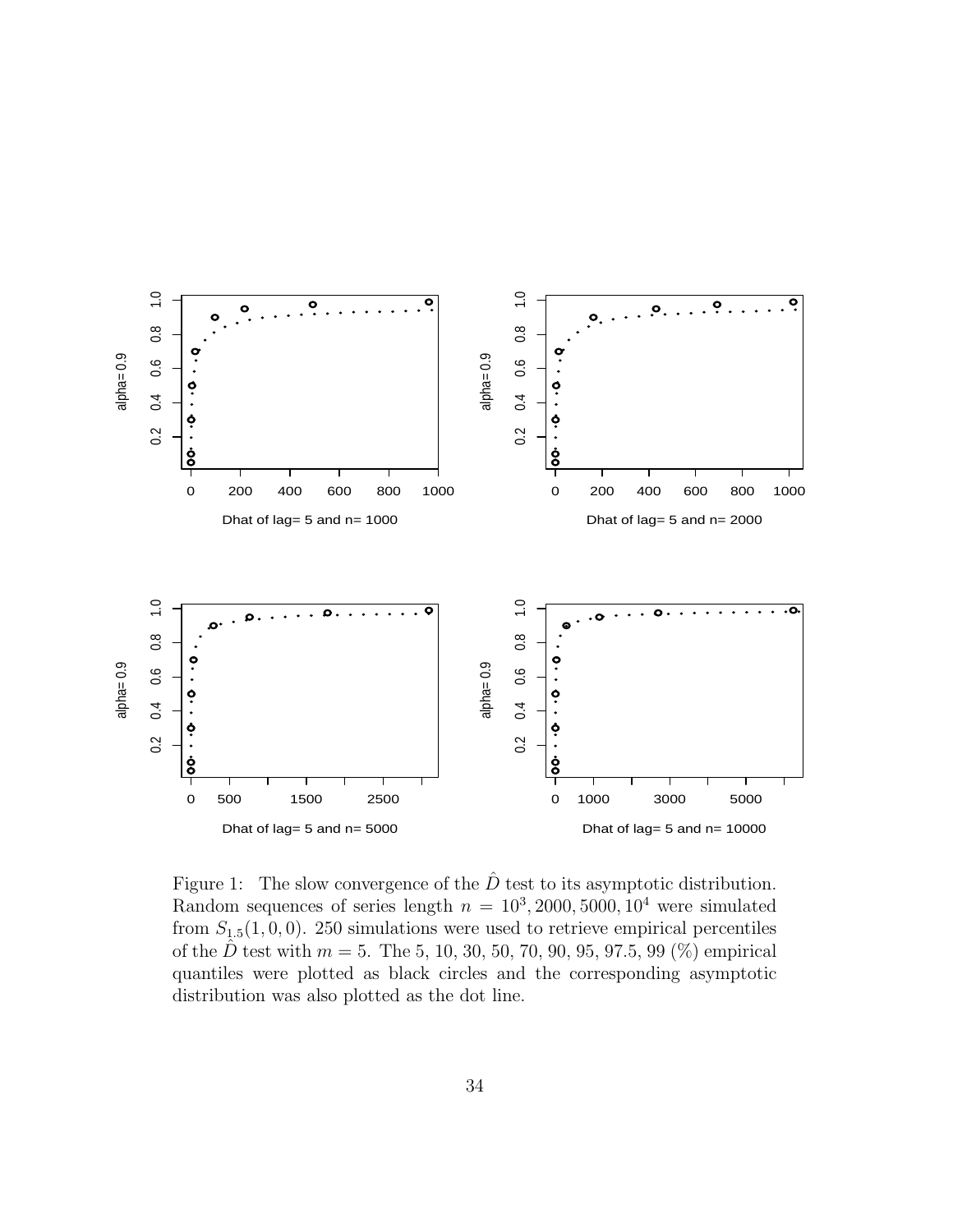

Figure 2: The slow convergence of the  $Q_{BP}$  test to its asymptotic distribution. Random sequences of series length  $n = 10^3, 2000, 5000, 10^4$  were simulated from  $S_{1.5}(1, 0, 0)$ . 250 simulations were used to retrieve empirical percentiles of the  $Q_{BP}$  test with  $m = 5$ . The 5, 10, 30, 50, 70, 90, 95,  $97.5, 99 \ (\%)$  empirical quantiles were plotted as circles and the corresponding asymptotic distribution was also plotted as the dot line.